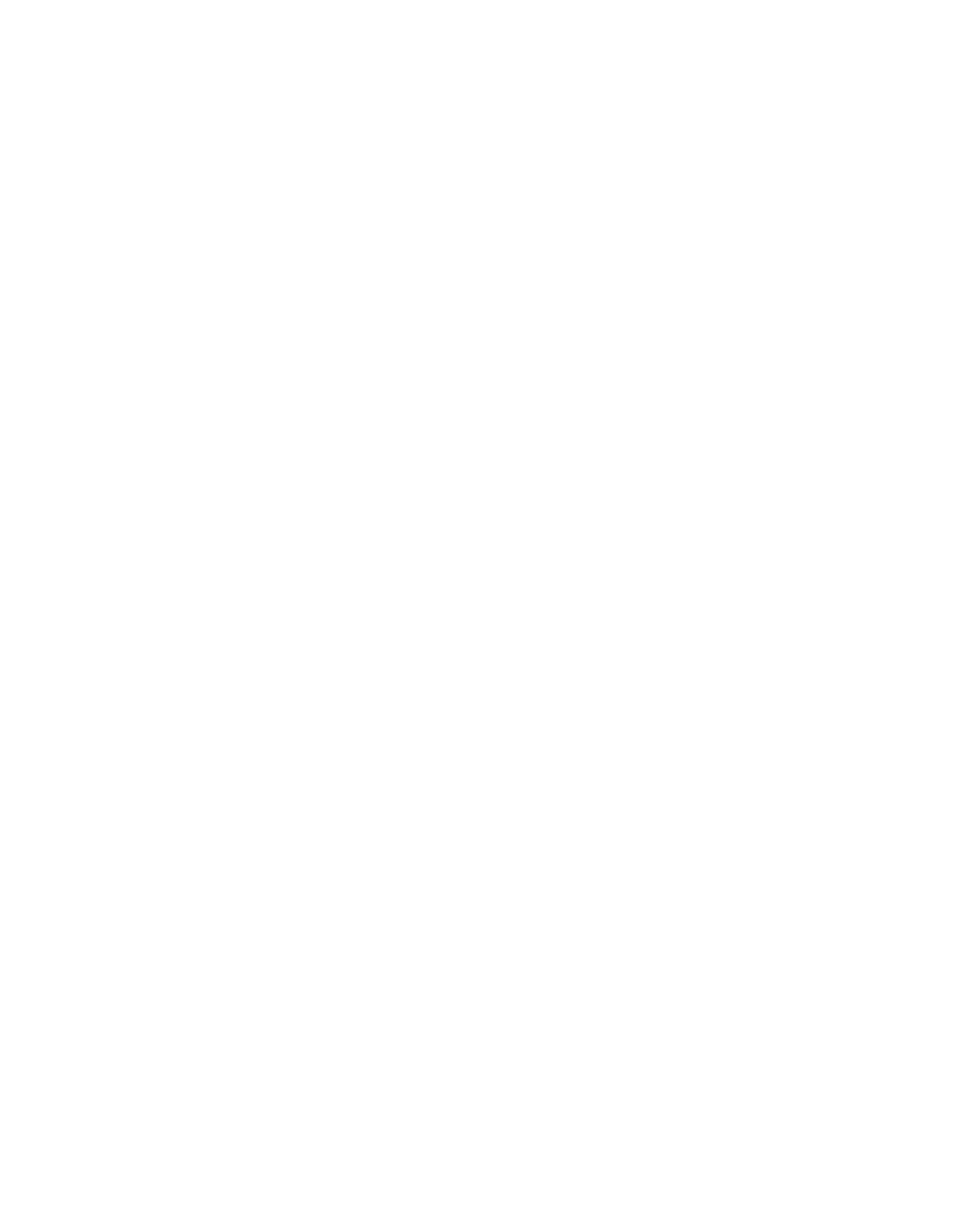# **A Study of the Relationship between ENGL1301 and**

# **Student Performance in Intensive Writing Courses**

# **Executive Summary**

This study was conducted to ascertain the relationship between students' performance in ENGL1301 (Composition/Rhetoric I) and their performance in intensive writing courses for the purpose of determining whether or not ENGL1301 should be required as a prerequisite to all courses that involve intensive writing. Data were extracted from Collin's student information system for fiscal years 2003 through 2008 related to course-taking patterns and performance in ENGL1301 and six courses that academic administrators identified as intensive writing courses (GOVT2301, GOVT2302, HIST1301, HIST1302, HUMA1301, and SOCI1301). The data were analyzed using multinomial logistic regression in SPSS.

The study produced three primary findings. (1) Better performance in ENGL1301 decreased the odds that students would experience negative outcomes (withdrawal and grades of D or F) in intensive writing courses. (2) In most instances, students who were not college ready were more likely than other students to experience negative outcomes in intensive writing courses. (3) Taking ENGL1301 before, after, or concurrently with the intensive writing courses was, at best, an inconsistent predictor of student performance in intensive writing courses.

The latter finding, while complicating the interpretation of the analysis, contributed most significantly to answering the question of whether or not ENGL1301 should be required as a prerequisite to other intensive writing courses. If ENGL1301 were germane to performance in intensive writing courses, then taking ENGL1301 before taking the intensive writing courses should consistently reduce the odds of negative outcomes in the subsequent courses. Since the sequencing of ENGL1301 did not consistently predict the likelihood of adverse outcomes in intensive writing courses, and since college readiness and having effective writing skills were both predictors of the likelihood of adverse outcomes in intensive writing courses, the evidence suggests that ENGL1301 should not be required as a prerequisite to intensive writing courses. The data do underscore the importance of ensuring that students are college-ready and have some degree of writing proficiency, whether or not that proficiency comes from ENGL1301, before attempting intensive writing courses.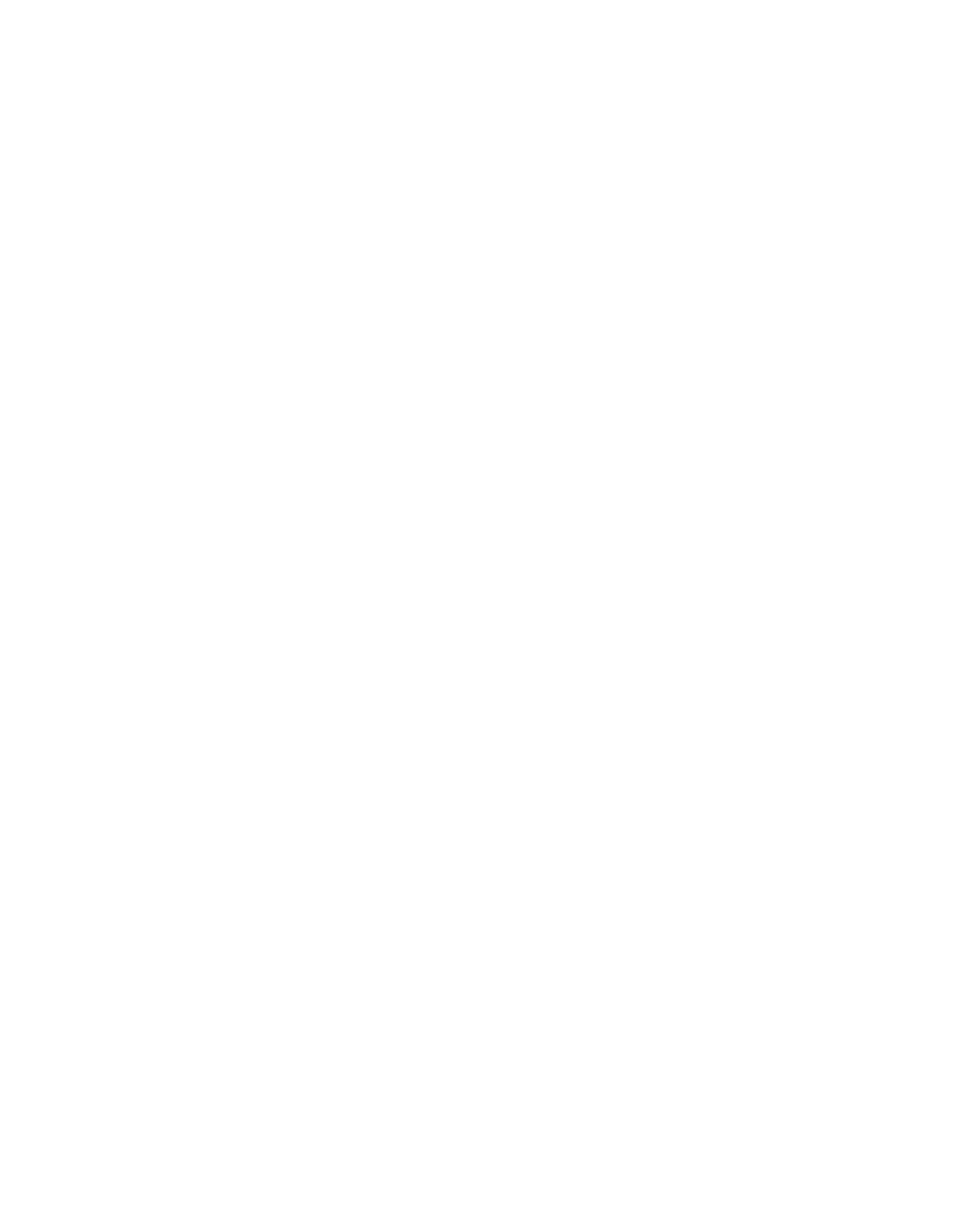# **A Study of the Relationship between ENGL1301 and Student Performance in Intensive Writing Courses**

# **Introduction**

The purpose of the study was to assess the relationship between student performance in ENGL1301 (Composition/Rhetoric I) and student performance in intensive writing courses to determine whether or not there is sufficient justification for requiring ENGL1301 (freshman composition) as a prerequisite to all courses that include intensive writing experiences as part of the Collin College curriculum. Academic administrators identified six courses that comprised the operational definition of intensive writing courses for purposes of this study: GOVT2301 (American Government I), GOVT2302 (American Government II), HIST1301 (U.S. History I), HIST1302 (U.S. History II), HUMA1301 (Introduction to the Humanities), and PHIL1301 (Introduction to Philosophy).

In designing the study, it was decided that the relationship between ENGL1301 and the intensive writing courses should be controlled for 1) students' college readiness upon first entering Collin (based on initial performance on the Texas Success Initiative [TSI] test) and 2) how ENGL1301 was sequenced relative to the intensive writing courses. In addition, two of the courses (GOVT2302 and HIST1302) are the second in each of two course sequences following GOVT2301 and HIST1301 respectively. Consequently, it was decided that the study should also control for students' performance in the initial course in each sequence since it is reasonable to assume that performance in the first course would have an impact on performance in the second.

Other variables that were initially expected to have potential impact on student performance in intensive writing courses were ethnicity, gender, and age. A preliminary analysis found that these variables had little relationship with performance in intensive writing courses once TSI readiness was taken into account, so, to keep the models as simple as possible, these variables were excluded from the primary analysis that is the subject of this report.

Data for this study were extracted from Collin's student information system (SIS) using a series of Hyperion Explorer (Brio) queries. The data were then analyzed using multinomial logistic regression in SPSS. The decision to use multinomial logistic regression was made because the dependent variable (performance in intensive writing courses) was an ordinal variable that had been recoded as a nominal level variable, and the independent variables were either dichotomous or scaled variables. While multinomial logistic regression is generally considered sufficiently robust to allow ordinal variables to be safely treated as scaled variables, this report makes clear when this was done by highlighting such variables in yellow.

Data were extracted from Collin's student information system (SIS) for all students who had completed any of the intensive writing courses during fiscal years 2003 through 2008. Once those students were identified, their college-wide IDs, course IDs for the intensive writing courses, terms in which the intensive writing courses, and grades received in the intensive writing courses were extracted. Then, data for the remaining variables were extracted: term in which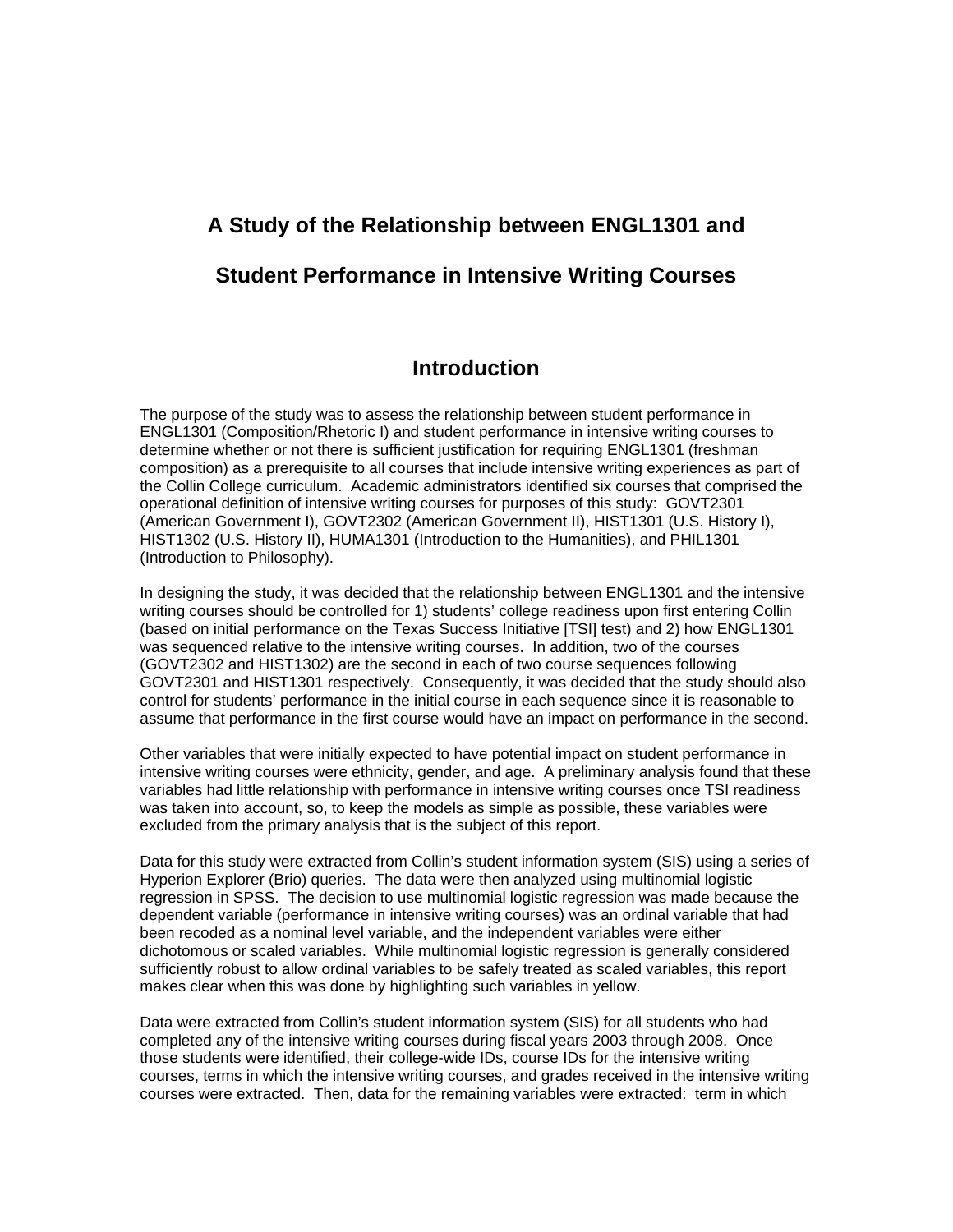the initial attempt at ENGL1301 was made (if it had been taken), grade from the initial attempt at ENGL1301, and TSI readiness at initial entry into Collin. Data were manipulated to ensure that there was only one unique record per student, chronological sequencing variables were constructed, data were recoded, and any students who had incomplete data were dropped from the data file.

| Variable Name | Variable Description                               | Variable Coding                                                          |  |  |
|---------------|----------------------------------------------------|--------------------------------------------------------------------------|--|--|
| g2301g3       | 3-Category GOVT2301<br><b>First Attempt Grade</b>  |                                                                          |  |  |
| g2302g3       | 3-Category GOVT2302<br><b>First Attempt Grade</b>  |                                                                          |  |  |
| hi1301g3      | 3-Category HIST1301 First<br><b>Attempt Grade</b>  | $1 =$ Withdrawn (Grade of W)<br>$2 =$ NonSuccess (Grade of D or F)       |  |  |
| hi1302g3      | 3-Category HIST1302 First<br><b>Attempt Grade</b>  | $3 =$ Success (Grade of A, B, or C)                                      |  |  |
| hu1301g3      | 3-Category HUMA1301<br><b>First Attempt Grade</b>  |                                                                          |  |  |
| p1301g3       | 3-Category PHIL1301 First<br><b>Attempt Grade</b>  |                                                                          |  |  |
| tsiroe        | <b>TSI Readiness on Initial</b><br>Entry at Collin | $0 = Not TSI$ Ready on Initial Entry<br>$1 = TSI$ Ready on Initial Entry |  |  |
| e1301g        | ENGL1301 First Non-W<br>Grade                      | $0 = F$<br>$1 = D$<br>$2 = C$<br>$3 = B$<br>$4 = A$                      |  |  |
| e1301vg2301   | ENGL1301 vs. GOVT2301<br>Chronology                |                                                                          |  |  |
| e1301vg2302   | <b>ENGL1301 vs. GOVT2302</b><br>Chronology         | $-1$ = ENGL1301 taken before given intensive                             |  |  |
| e1301vhi1301  | <b>ENGL1301 vs. HIST1301</b><br>Chronology         | writing course<br>$0 = ENGL1301$ taken concurrently with given           |  |  |
| e1301vhi1302  | ENGL1301 vs. HIST1302<br>Chronology                | intensive writing course<br>1 = ENGL1301 taken after given intensive     |  |  |
| e1301vhu1301  | ENGL1301 vs. HUMA1301<br>Chronology                | writing course                                                           |  |  |
| e1301vp1301   | <b>ENGL1301 vs. PHIL1301</b><br>Chronology         |                                                                          |  |  |

The final set of variables and their codings used in this study are presented in the following table.

It was decided to run six separate models. One model was run with performance in each of the six intensive writing courses as a dependent variable. This was done rather than running a single model for performance in all intensive writing courses to avoid masking any differences that might exist among the six courses.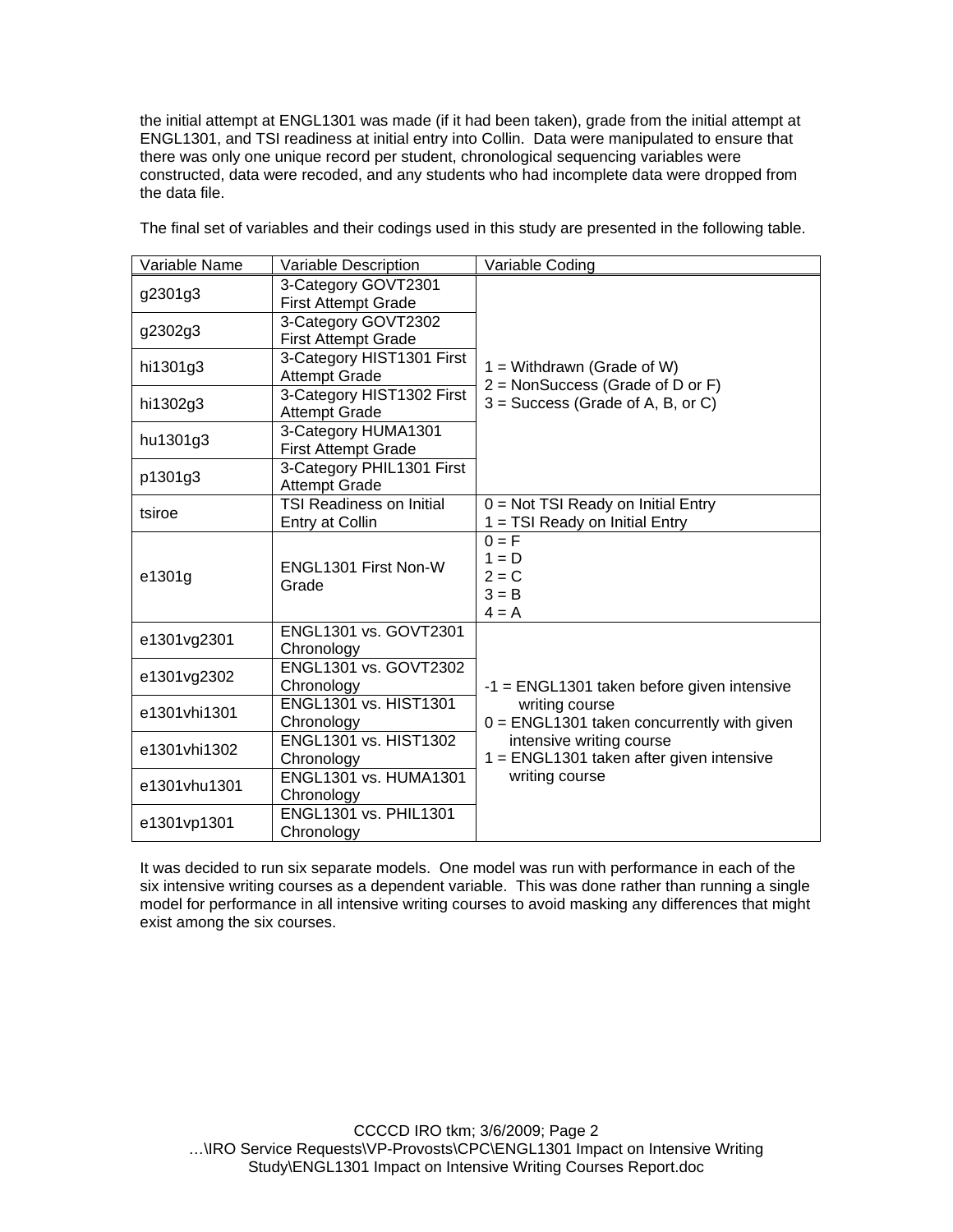# **Literature Review**

A review of relevant literature found little empirical research related to the problem addressed in this paper. While there was abundant literature in pedagogical journals on the teaching of freshman composition and its impact on subsequent educational performance, the body of work consisted primarily of opinion pieces, descriptions of specific instructional methods, reviews of the development of writing pedagogy, case studies, anecdotal research, or other qualitative research with limited generalizability rather than quantitative empirical research.

Such a small body of literature leads to two conclusions. First, very little work has been done that addresses the specific purpose and research questions that are the focus of the effort described in this paper. Second, the little research that is available provides no clear direction about the relationship between student performance in freshman composition and their performance in non-English courses with intensive writing components. None of the research uncovered in the review of literature directly addresses the question at hand.

For freshmen students at the University of Colorado at Boulder, Sailor (2008) found that taking a writing course during the freshman year was associated with first year GPA in non-writing courses and retention to the second year. While Sailor's study probably accomplished its intended purpose for the University of Colorado, for at least three reasons, it is not generalizable to the issues at the heart of this project. First, the student population in the College of Arts and Sciences at the University of Colorado is substantially different from the population of students enrolled at community colleges. When Sailor broke out his results by the three writing courses freshman students could take, those who took a more intensive four-credit course designed for students with lower levels of academic preparation (students who may be somewhat more similar to the student spectrum seen in community colleges), the relationship between college writing and retention disappeared, and the relationship between college writing and GPA was diminished. Second, Sailor looked at the association between taking freshman writing and total GPA in non-writing courses rather than performance in specific writing-intensive courses. Thus, subsequent courses may have had no writing content at all. Third, Sailor did not take into account how students performed in freshman writing; only whether or not students had taken the course.

Ahrenhoerster (2006) found evidence that the knowledge and skills acquired by students in composition I and composition II classes, particularly the latter, are applied to writing assignments in subsequent courses in other disciplines. However, his sample was limited to 115 essays collected from 57 students taught by three colleagues in history and communications courses over three semesters. Furthermore, the author offered no explanation of the fact than data in his tables and charts indicated that students who completed only composition I tended to perform worse on essays in subsequent courses than students who completed either the highest level developmental English or who completed that course combined with composition I. He also excluded from his analysis students who had not taken any English at his institution either because they tested out of it or had taken it elsewhere. In excluding students who tested out of composition I, Ahrenhoerster excluded from his study the very students who might have provided insights into the degree to which writing performance on subsequent writing assignments is enhanced by good writing skills without benefit of a freshman composition course.

Plutsky and Wilson (2000) described a study of prerequisites to a business communication course at California State University at Northridge. The business communication course was a writing-intensive lower division course that was required for all business administration and business education majors. The business communication course, in turn, had two prerequisite courses: freshman composition and business computer literacy. Administrators had become concerned because this sequencing of the courses appeared to be slowing students' progress through the program, and they wanted data that would help them determine whether or not the two prerequisite courses were warranted.

CCCCD IRO tkm; 3/6/2009; Page 3 …\IRO Service Requests\VP-Provosts\CPC\ENGL1301 Impact on Intensive Writing Study\ENGL1301 Impact on Intensive Writing Courses Report.doc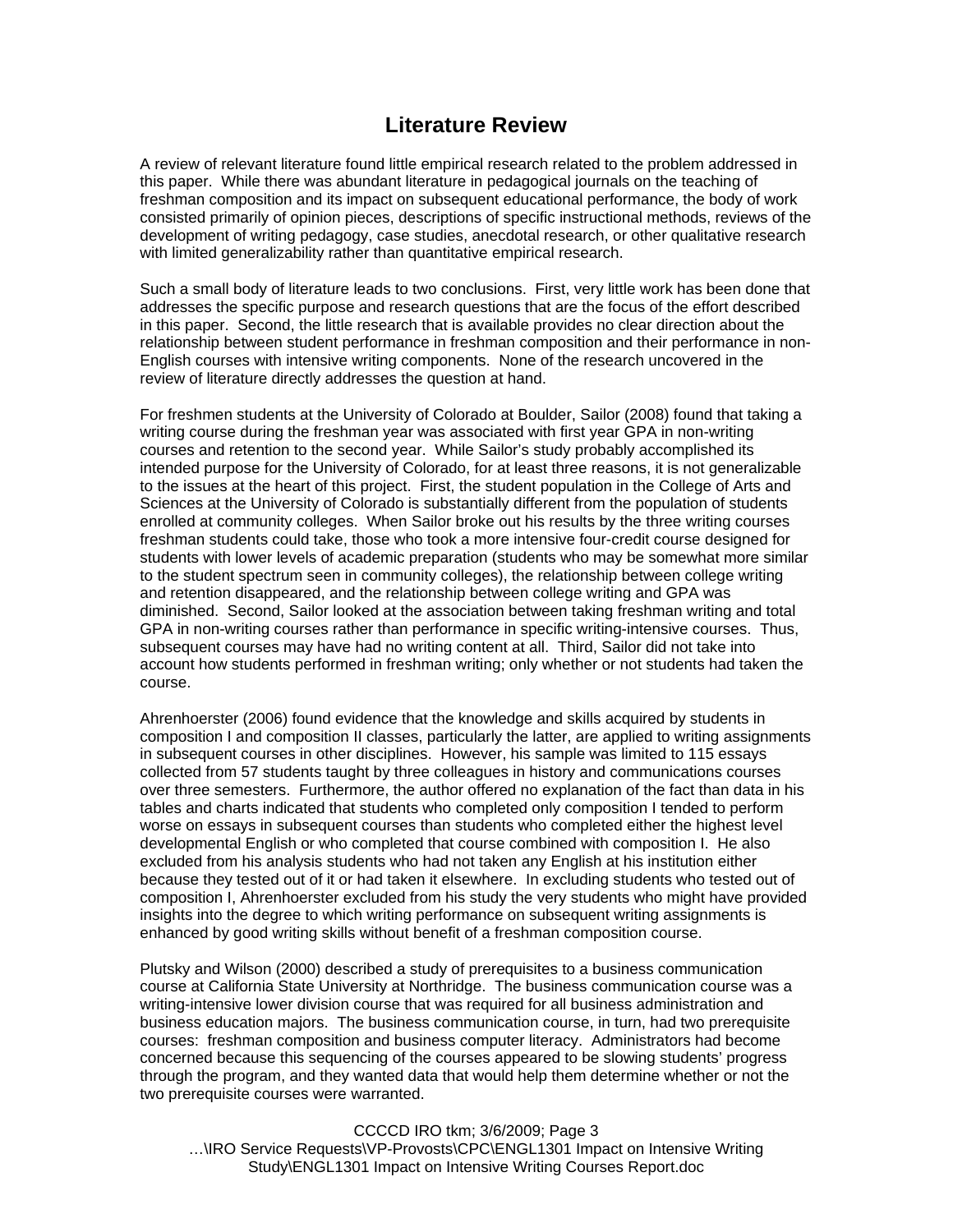In their analysis, the authors examined the relationship between grades in the business communication course and grades in the two prerequisite courses. Plutsky and Wilson concluded that performance in business computer literacy had a significant positive association with subsequent performance in business communication. However, the finding for freshman composition was more equivocal because they found a significant interaction between grades in business communication and instructors in freshman composition. Thus, whether or not freshman composition had a significant relationship with performance in business communication depended more on who taught the freshman composition course than did course content.

Agnew and McLaughlin (1999) conducted a five-year longitudinal study of 61 students who entered their developmental writing courses in 1992. They found that students' performance in basic writing was not a predictor of overall college success. This study was limited in the degree to which it informs this project by the restricted sample and also because it dealt with developmental writing, rather than freshman composition. However, the authors made one important point that is relevant to this project.

The belief that students must be proficient writers before they can tackle the rest of their college work has long been accepted in the academy and is the foundation around which most colleges and universities build their curricula: hence, the ubiquitous first year basic writing course. However, after five years of following our students, we have to question our original assumptions about the role of writing skill as the primary determinant of college success. (p.49)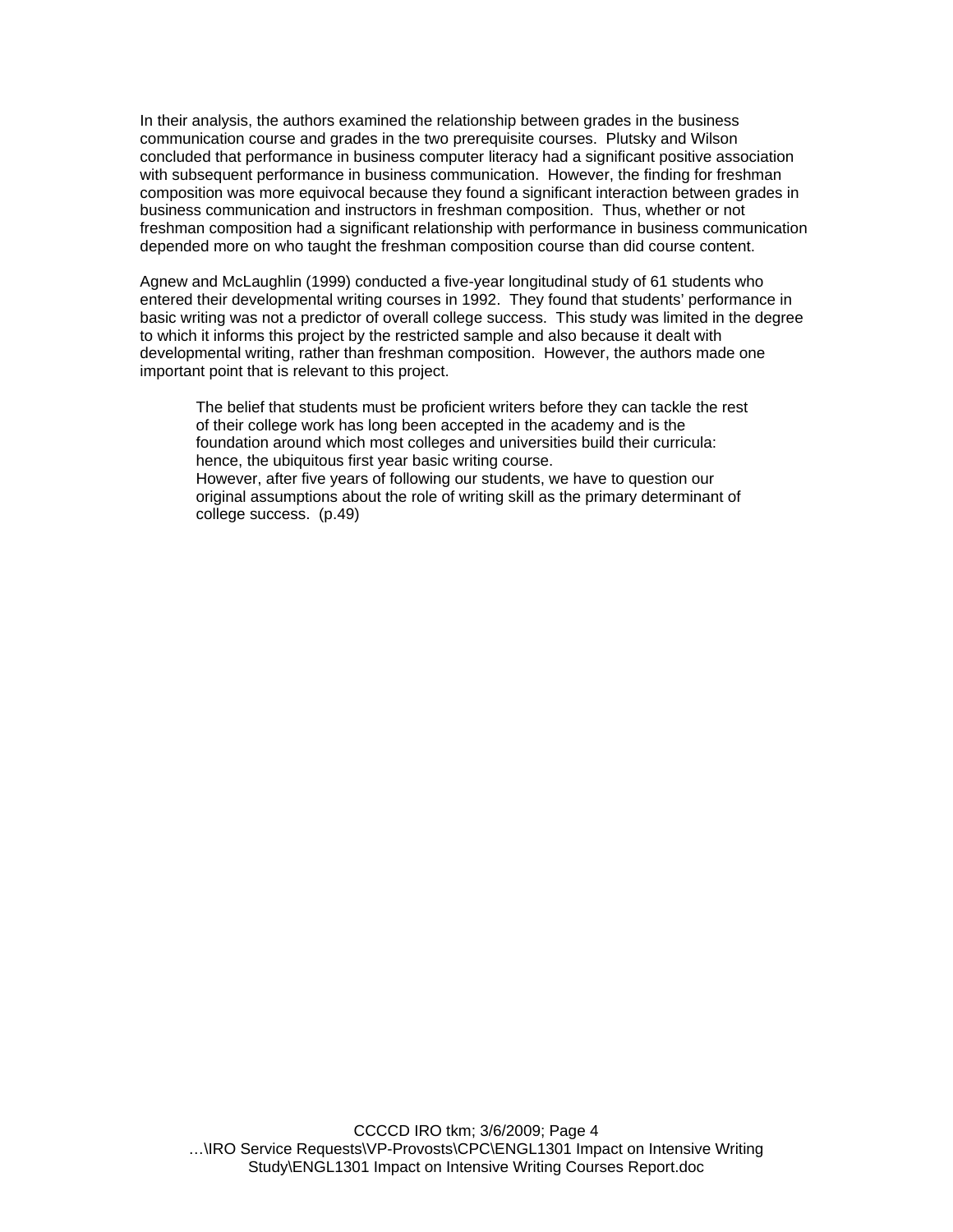# **Findings**

# **Model 1: Relationship between ENGL1301 and GOVT2301**

The number of valid cases (highlighted in magenta in Table GOVT2301-1) in relationship to the number of independent variables (3) is  $3,043 / 3 = 1,011.3:1$ . This exceeds the minimum ratio of 10:1 and the preferred ratio of 20:1 indicating that the number of cases is sufficient to meet the sample size requirement for multinomial logistic regression.

|                                    |                          | N    | Marginal<br>Percentage |
|------------------------------------|--------------------------|------|------------------------|
| 3-Cat GOVT2301 First Attempt Grade | Withdrawn                | 496  | 16.3%                  |
|                                    | 2 NonSuccess             | 435  | 14.3%                  |
|                                    | 3 Success                | 2112 | 69.4%                  |
| <b>TSI Readiness on Entry</b>      | 0 Not TSI Ready on Entry | 1209 | 39.7%                  |
|                                    | 1 TSI Ready on Entry     | 1834 | 60.3%                  |
| Valid                              |                          | 3043 | 100.0%                 |
| Missing                            |                          | 4603 |                        |
| Total                              |                          | 7646 |                        |
| Subpopulation                      |                          | 30   |                        |

#### **Table GOVT2301-1. Case Processing Summary**

The proportional by chance classification accuracy rate calculated from marginal rates for the dependent variable (highlighted in gray in Table GOVT2301-1) for "3-Category GOVT2301 First Attempt Grade" was  $1.25(.163^2+.143^2+.694^2) = 1.25(.027+.020+.482) = 1.25*.529. = .661.$ This figure will be used to assess the usefulness of the model following Table GOVT2301-5.

#### **Table GOVT2301-2. Model Fitting Information**

|                | <b>Model Fitting Criteria</b> | Likelihood Ratio Tests |    |      |
|----------------|-------------------------------|------------------------|----|------|
| Model          | -2 Log Likelihood             | Chi-Square             | df | Sig. |
| Intercept Only | 644.984                       |                        |    |      |
| Final          | 350.183                       | 294.801                |    | .000 |

Since the final model p-value in the Table GOVT2301-2 (highlighted in cyan) is less than .05, the null hypothesis is rejected that there is no difference between the model without the independent variables and the model that includes the set independent variables (TSI readiness status at initial entry at Collin, sequence of ENGL1301 relative to GOVT2301, and ENGL1301 performance). Thus, this combination of independent variables significantly improves classification of students into categories of GOVT2301 performance (withdrawn [1 = grade of W], unsuccessful completion  $[2 = \text{grade of } D \text{ or } F]$ , successful completion  $[3 = \text{grade of } A, B, \text{ or } C]$ than chance alone.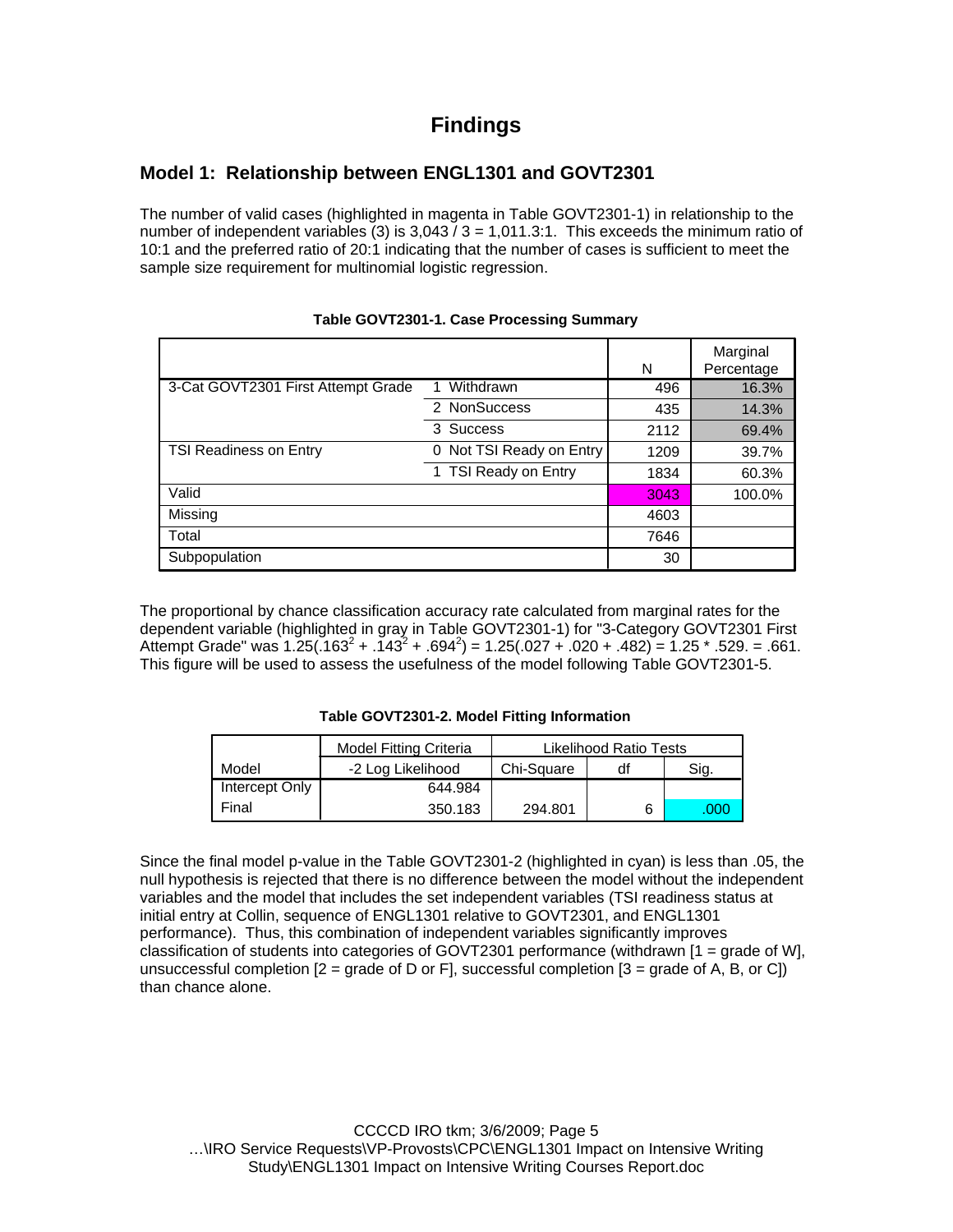|             | <b>Model Fitting Criteria</b> | Likelihood Ratio Tests |    |      |
|-------------|-------------------------------|------------------------|----|------|
|             | -2 Log Likelihood of          |                        |    |      |
| Effect      | <b>Reduced Model</b>          | Chi-Square             | df | Sig. |
| Intercept   | 350.183 <sup>a</sup>          | .000                   | 0  |      |
| e1301g      | 622.988                       | 272.804                | 2  | .000 |
| e1301vg2301 | 359.602                       | 9.419                  | 2  | .009 |
| tsiroe      | 361.002                       | 10.819                 | 2  | .004 |

**Table GOVT2301-3. Likelihood Ratio Tests**

The chi-square statistic is the difference in -2 log-likelihoods between the final model and a reduced model. The reduced model is formed by omitting an effect from the final model. The null hypothesis is that all parameters of that effect are  $\Omega$ 

a. This reduced model is equivalent to the final model because omitting the effect does not increase the degrees of freedom.

The p-values highlighted in cyan in the Table GOVT2301-3, indicate that the associated Chisquare values are sufficiently large, given the degrees of freedom, to allow rejection of the null hypothesis that all the b coefficients associated with each of the three independent variables are equal to zero. Thus, there appears to be a significant relationship between all three independent variables and student performance in GOVG2301.

Variables highlighted in yellow in the tables GOVT2301-3 and GOVT2301-4 are ordinal variables treated as scaled values for purposes of this analysis: e1301g (First Non-W Grade in ENGL1301  $[where 0 = F, 1 = D, 2 = C, 3 = B, and 4 = A]$  and  $e^{1301 \sqrt{2301}}$  (ENGL1301 vs GOVT2301) Chronology [where -1 = ENGL1301 Taken before GOVT2301, 0 = ENGL1301 Taken Concurrently with GOVT2301, and 1 = ENGL1301 Taken After GOVT2301]).

| 3-Cat GOVT2301 First Attempt Grade |             | B              | Std. Error | Wald    | df | Sig.      | Exp(B) |
|------------------------------------|-------------|----------------|------------|---------|----|-----------|--------|
| 1 Withdrawn                        | Intercept   | $-433$         | .144       | 9.114   |    | .003      |        |
|                                    | e1301q      | $-419$         | .045       | 86.757  |    | .000      | .657   |
|                                    | e1301vg2301 | $-199$         | .066       | 9.144   |    | .002      | .819   |
|                                    | [tsiroe=0]  | .300           | .102       | 8.572   |    | .003      | 1.350  |
|                                    | [tsiroe=1]  | 0 <sub>p</sub> |            |         | 0  | $\cdot$   |        |
| 2 NonSuccess                       | Intercept   | .165           | .133       | 1.539   |    | .215      |        |
|                                    | e1301q      | $-686$         | .045       | 233.284 |    | .000      | .504   |
|                                    | e1301vg2301 | $-0.044$       | .069       | .418    |    | .518      | .957   |
|                                    | [tsiroe=0]  | .238           | .112       | 4.525   |    | .033      | 1.268  |
|                                    | [tsiroe=1]  | 0 <sub>p</sub> |            |         | 0  | $\bullet$ |        |

#### **Table GOVT2301-4. Parameter Estimates**

a. The reference category is: 3 Success.

b. This parameter is set to zero because it is redundant.

Since all the standard error terms in Table GOVT2301-4 for the independent variables (highlighted in green) are less than 2.0, there is no evidence of numerical problems with the data.

In Table GOVT2301-4, the independent variables with significance values less than .05 (highlighted in cyan) have Wald statistics large enough to warrant rejection of the null hypothesis that their associated b coefficients [Exp(B)] equal zero. A significant b coefficient greater than one indicates that, while controlling for the other independent variables in the model, a one-unit change in the given independent variable increases the odds of a subject's placement in the

CCCCD IRO tkm; 3/6/2009; Page 6 …\IRO Service Requests\VP-Provosts\CPC\ENGL1301 Impact on Intensive Writing Study\ENGL1301 Impact on Intensive Writing Courses Report.doc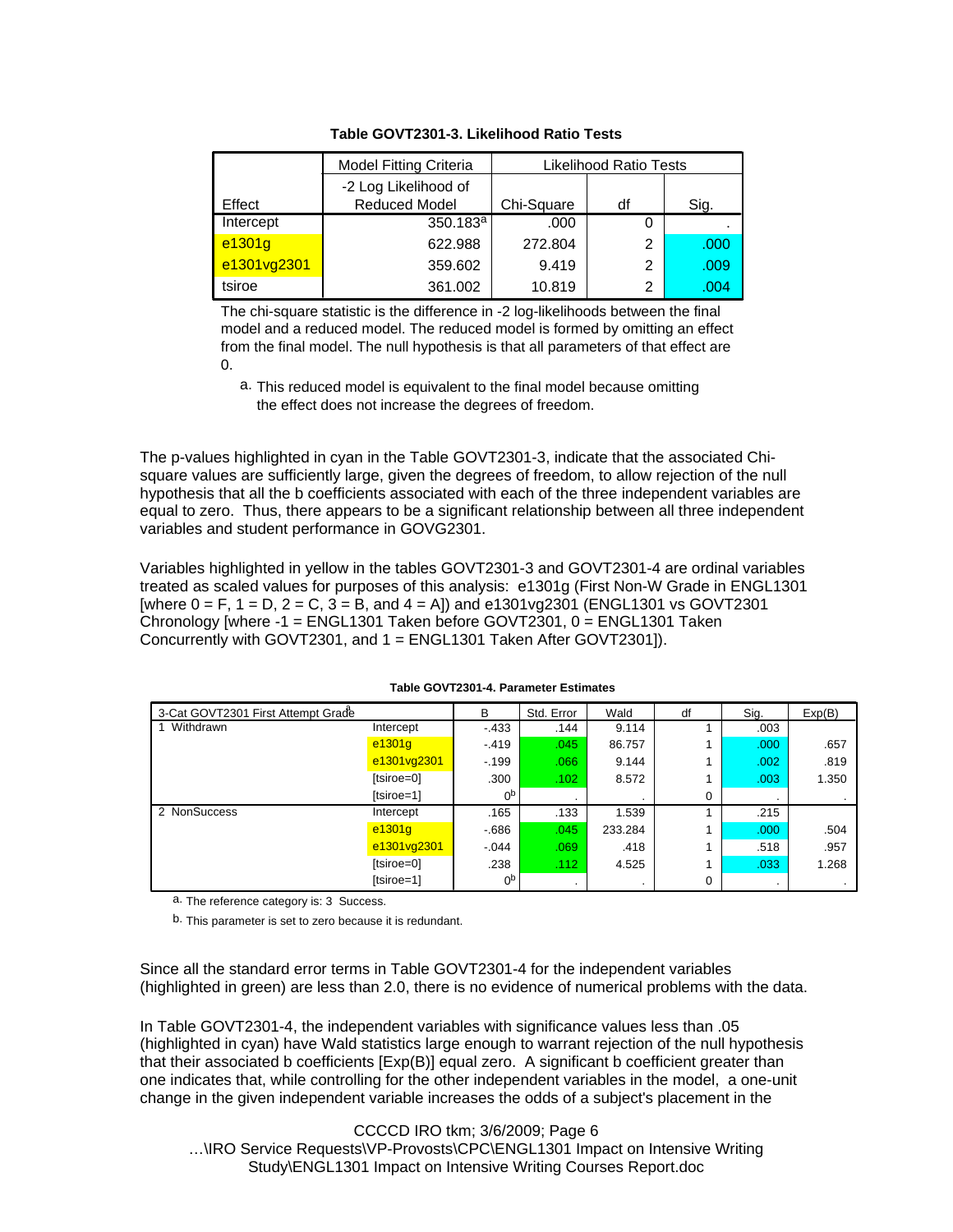given category of the dependent variables by b times. A significant b coefficient less than one indicates that a one-unit change in the independent variable decreases the odds of a subject's placement in the given category of the dependent variable by b times.

Table GOVT2301-4, above, suggests that, while controlling for ENGL1301 Chronology Relative to GOVT2301 and Initial TSI Readiness Status, a one unit increase in ENGL1301 performance (say from C to B) decreased the odds by 34% (1 - .657) of a student withdrawing from GOVT2301. A one unit increase in ENGL1301 Chronology Relative to GOVT2301 (going from taking ENGL1301 prior to GOVT2301 [value of -1] to taking the two courses concurrently [value of 0], or going from taking the two courses concurrently [value of 0] to taking ENGL1301 after GOVT2301 [value of 1]) decreased the odds by 18% (1 - .819) of a student withdrawing from GOVT2301. Students not TSI ready when they initially entered Collin (tsiroe = 0) were 35% (1.350 times) more likely to withdraw from GOVT2301 than other students.

Examining Table GOVT2301-4 further suggests that, while controlling for ENGL1301 Chronology Relative to GOVT2301 and Initial TSI Readiness Status, one unit increase in ENGL1301 performance decreased the odds by 50% (1 - .504) of a student not succeeding in GOVT2301 (receiving grades of D or F). Students not TSI ready when they initially entered Collin (tsiroe  $= 0$ ) were 27% (1.268 times) more likely to earn a grade of D or F in GOVT2301 than were successful students. It is interesting to note that the sequencing of ENGL1301 relative to GOVT2301 was not a significant indicator of whether or not a student earned a grade of D or F in GOVT2301. This is a pattern that will be seen throughout this report and merits discussion at the conclusion.

|                           | Predicted |                   |           |         |  |  |
|---------------------------|-----------|-------------------|-----------|---------|--|--|
|                           |           | Percent           |           |         |  |  |
| Observed                  | Withdrawn | <b>NonSuccess</b> | 3 Success | Correct |  |  |
| Withdrawn                 | O         | 62                | 434       | $.0\%$  |  |  |
| 2 NonSuccess              | 0         | 94                | 341       | 21.6%   |  |  |
| 3 Success                 | 0         | 67                | 2045      | 96.8%   |  |  |
| <b>Overall Percentage</b> | .0%       | 7.3%              | 92.7%     | 70.3%   |  |  |

#### **Table GOVT2301-5. Classification**

The overall model's classification accuracy rate of .703 (highlighted in gray in Table GOVT2301- 5) was greater than or equal to the proportional by chance classification accuracy rate of .661, specified following Table GOVT2301-1. Thus, model 1 exceeds the threshold established following table GOVT2301-1 of predicting the classification of students into categories of the dependent variable by at least 25% better than would occur if students were randomly assigned to categories of the dependent variable. This threshold was established by using the coefficient of 1.25 in the calculation of the proportional by chance classification accuracy rate.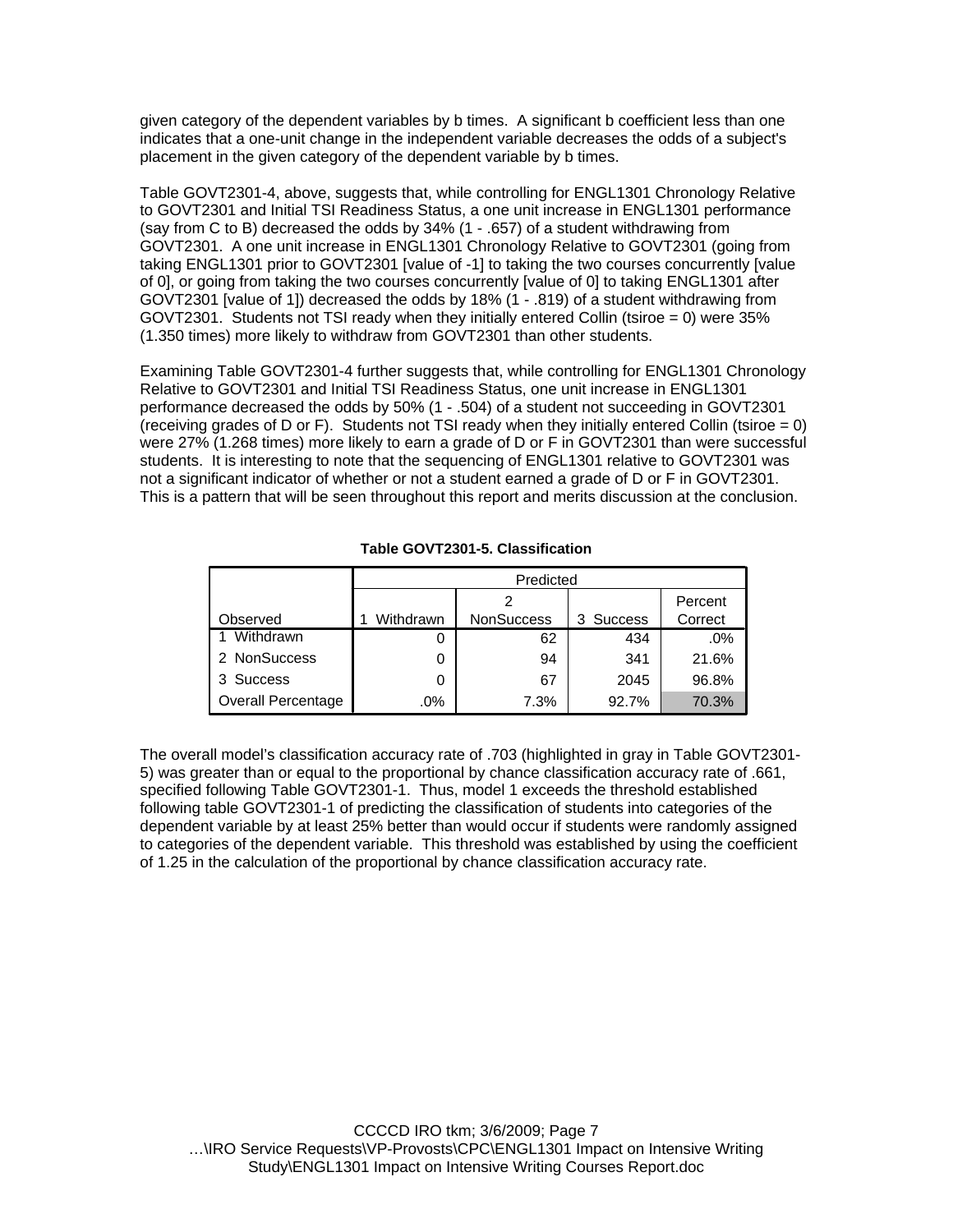# **Model 2: Relationship between ENGL1301 and GOVT2302**

The number of valid cases (highlighted in magenta in Table GOVT2302-1) in relationship to the number of independent variables (4) is  $2,133 / 4 = 533.3:1$ . This exceeds the minimum ratio of 10:1 and the preferred ratio of 20:1 indicating that the number of cases is sufficient to meet the sample size requirement for multinomial logistic regression.

|                                    |                             | N               | Marginal<br>Percentage |
|------------------------------------|-----------------------------|-----------------|------------------------|
| 3-Cat GOVT2302 First Attempt Grade | Withdrawn<br>1              | 283             | 13.3%                  |
|                                    |                             |                 |                        |
|                                    | 2 NonSuccess                | 238             | 11.2%                  |
|                                    | 3 Success                   | 1612            | 75.6%                  |
| TSI Readiness on Entry             | Not TSI Ready on Entry<br>0 | 875             | 41.0%                  |
|                                    | 1 TSI Ready on Entry        | 1258            | 59.0%                  |
| Valid                              |                             | 2133            | 100.0%                 |
| Missing                            |                             | 5513            |                        |
| Total                              |                             | 7646            |                        |
| Subpopulation                      |                             | 85 <sup>a</sup> |                        |

| Table GOVT2302-1. Case Processing Summary |  |
|-------------------------------------------|--|
|                                           |  |

a. The dependent variable has only one value observed in 21 (24.7%) subpopulations.

The proportional by chance classification accuracy rate calculated from marginal rates for the dependent variable (highlighted in gray in Table GOVT2302-1) for "3-Category GOVT2302 First Attempt Grade" was  $1.25(.133^2+.112^2+.756^2) = 1.25(.018+.013+.572) = 1.25*.602. = .752.$ This figure will be used to assess the usefulness of the model following Table GOVT2302-5.

**Table GOVT2302-2. Model Fitting Information**

|                | <b>Model Fitting Criteria</b> | Likelihood Ratio Tests |    |      |
|----------------|-------------------------------|------------------------|----|------|
| Model          | -2 Log Likelihood             | Chi-Square             | df | Sig. |
| Intercept Only | 622.902                       |                        |    |      |
| Final          | 484.149                       | 138.752                |    | 000  |

Since the final model p-value in Table GOVT2302-2 (highlighted in cyan) is less than .05, the null hypothesis is rejected that there is no difference between the model without the independent variables and the model that includes the set independent variables (TSI readiness status at initial entry at Collin, sequence of ENGL1301 relative to GOVT2302 performance, ENGL1301 performance, and GOVT2301 performance). Thus, this combination of independent variables significantly improves classification of students into categories of GOVT2302 performance (withdrawn  $[1]$  = grade of WI, unsuccessful completion  $[2]$  = grade of D or FI, successful completion  $[3 = \text{grade of A, B, or C}]$  than chance alone.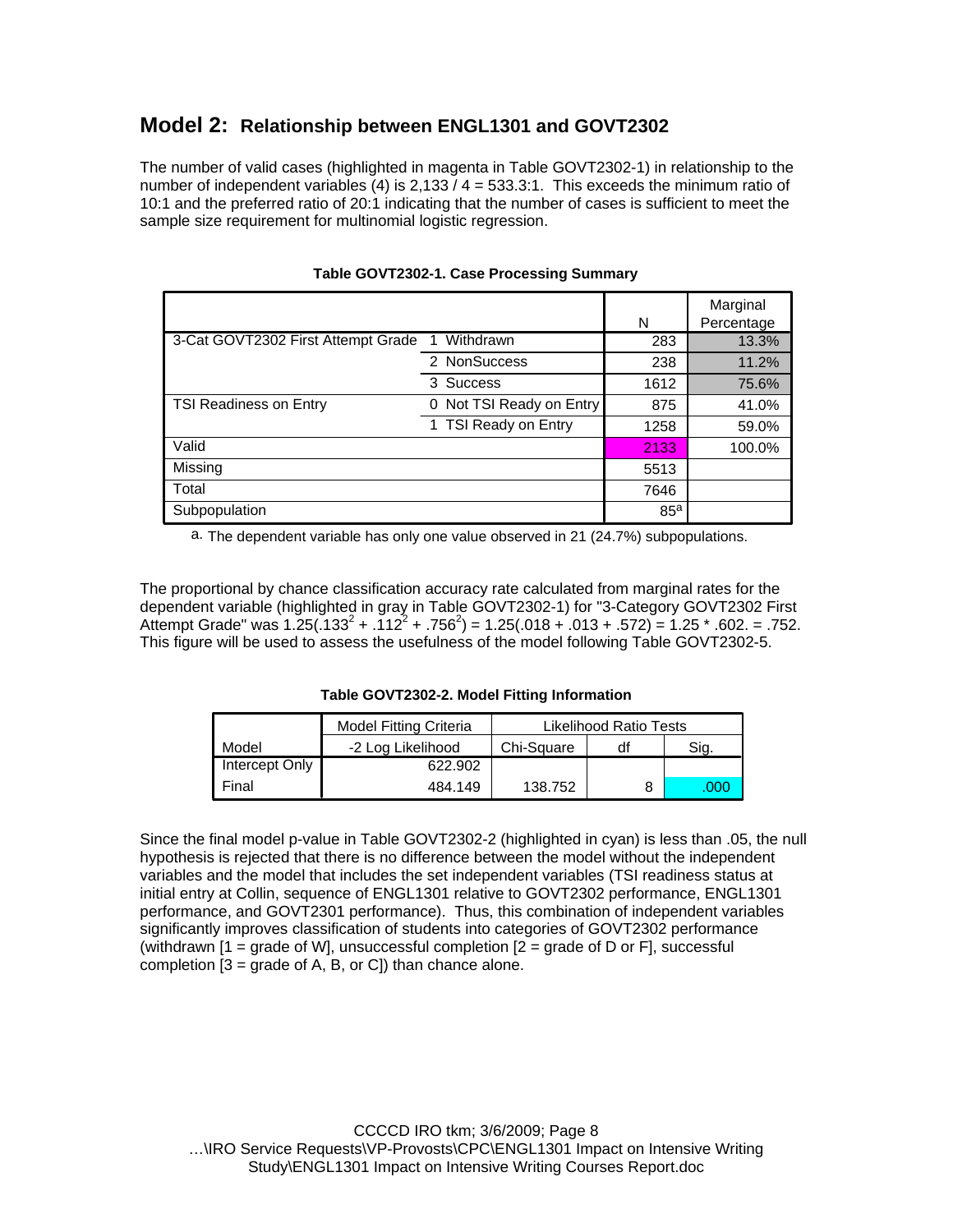|             | <b>Model Fitting Criteria</b> | Likelihood Ratio Tests |    |      |
|-------------|-------------------------------|------------------------|----|------|
|             | -2 Log Likelihood of          |                        |    |      |
| Effect      | <b>Reduced Model</b>          | Chi-Square             | df | Sig. |
| Intercept   | 484.149 <sup>a</sup>          | .000                   | 0  |      |
| e1301g      | 548.158                       | 64.008                 | 2  | .000 |
| g2301g3     | 531.301                       | 47.151                 | 2  | .000 |
| e1301vg2302 | 484.659                       | .510                   | 2  | .775 |
| tsiroe      | 487.603                       | 3.453                  | 2  | .178 |

**Table GOVT2302-3. Likelihood Ratio Tests**

The chi-square statistic is the difference in -2 log-likelihoods between the final model and a reduced model. The reduced model is formed by omitting an effect from the final model. The null hypothesis is that all parameters of that effect are 0.

a. This reduced model is equivalent to the final model because omitting the effect does not increase the degrees of freedom.

The p-values highlighted in cyan in Table GOVT2302-3 indicate that the associated Chi-square values are sufficiently large, given the degrees of freedom, to allow rejection of the null hypothesis that all the b coefficients associated with Initial Grade in ENGL1301 and Grade from First Attempt at GOVT2301 are equal to zero. Thus, there appears to be a significant relationship between performance in ENGL1301 and performance in GOVT2302 as well between performance in GOVT2301 and performance in GOVT2302. Since the p-values for ENGL1301 Chronology Relative to GOVT2302 and Initial TSI Readiness are greater than .05, there appears to be no significant relationships between when a student takes ENGL1301 relative to when they take GOVT2302 and performance in GOVT2302 and between a student's initial TSI readiness and student performance in GOVT2302.

Variables highlighted in yellow in Table GOVT2302-4 are ordinal variables treated as scaled values for purposes of this analysis: e1301g (First Non-W Grade in ENGL1301 [where  $0 = F$ , 1 = D,  $2 = C$ ,  $3 = B$ , and  $4 = A$ ), g2301g3 (Grade in GOVT2301 after First Attempt [where  $1 =$ Withdrawn {grade = W},  $2 =$  NonSuccessful Completion {grade = D or F}, and  $3 =$  Successful Completion {grade = A, B, or C}]), and e1301vg2302 (ENGL1301 vs GOVT2302 Chronology [where -1 = ENGL1301 Taken before GOVT2302, 0 = ENGL1301 Taken Concurrently with GOVT2302, and 1 = ENGL1301 Taken After GOVT2302]).

| 3-Cat GOVT2302 First Attempt Grade |             | B              | Std. Error | Wald   | df | Sig.              | Exp(B) |
|------------------------------------|-------------|----------------|------------|--------|----|-------------------|--------|
| Withdrawn                          | Intercept   | .311           | .288       | 1.171  |    | .279              |        |
|                                    | e1301g      | $-287$         | .063       | 20.830 |    | .000              | .750   |
|                                    | g2301g3     | $-513$         | .086       | 35.512 |    | .000 <sub>1</sub> | .599   |
|                                    | e1301vg2302 | $-066$         | .093       | .499   |    | .480              | .937   |
|                                    | [tsiroe=0]  | .247           | .133       | 3.460  |    | .063              | 1.280  |
|                                    | [tsiroe=1]  | 0 <sub>p</sub> |            |        | 0  |                   |        |
| 2 NonSuccess                       | Intercept   | .658           | .296       | 4.951  |    | .026              |        |
|                                    | e1301g      | $-478$         | .063       | 57.024 |    | .000              | .620   |
|                                    | g2301g3     | $-469$         | .094       | 24.960 |    | .000 <sub>1</sub> | .626   |
|                                    | e1301vg2302 | $-.017$        | .099       | .030   |    | .862              | .983   |
|                                    | [tsiroe=0]  | .060           | .145       | .171   |    | .679              | 1.062  |
|                                    | [tsiroe=1]  | 0 <sub>p</sub> |            |        | 0  | $\cdot$           |        |

#### **Table GOVT2302-4. Parameter Estimates**

a. The reference category is: 3 Success.

b. This parameter is set to zero because it is redundant.

CCCCD IRO tkm; 3/6/2009; Page 9 …\IRO Service Requests\VP-Provosts\CPC\ENGL1301 Impact on Intensive Writing Study\ENGL1301 Impact on Intensive Writing Courses Report.doc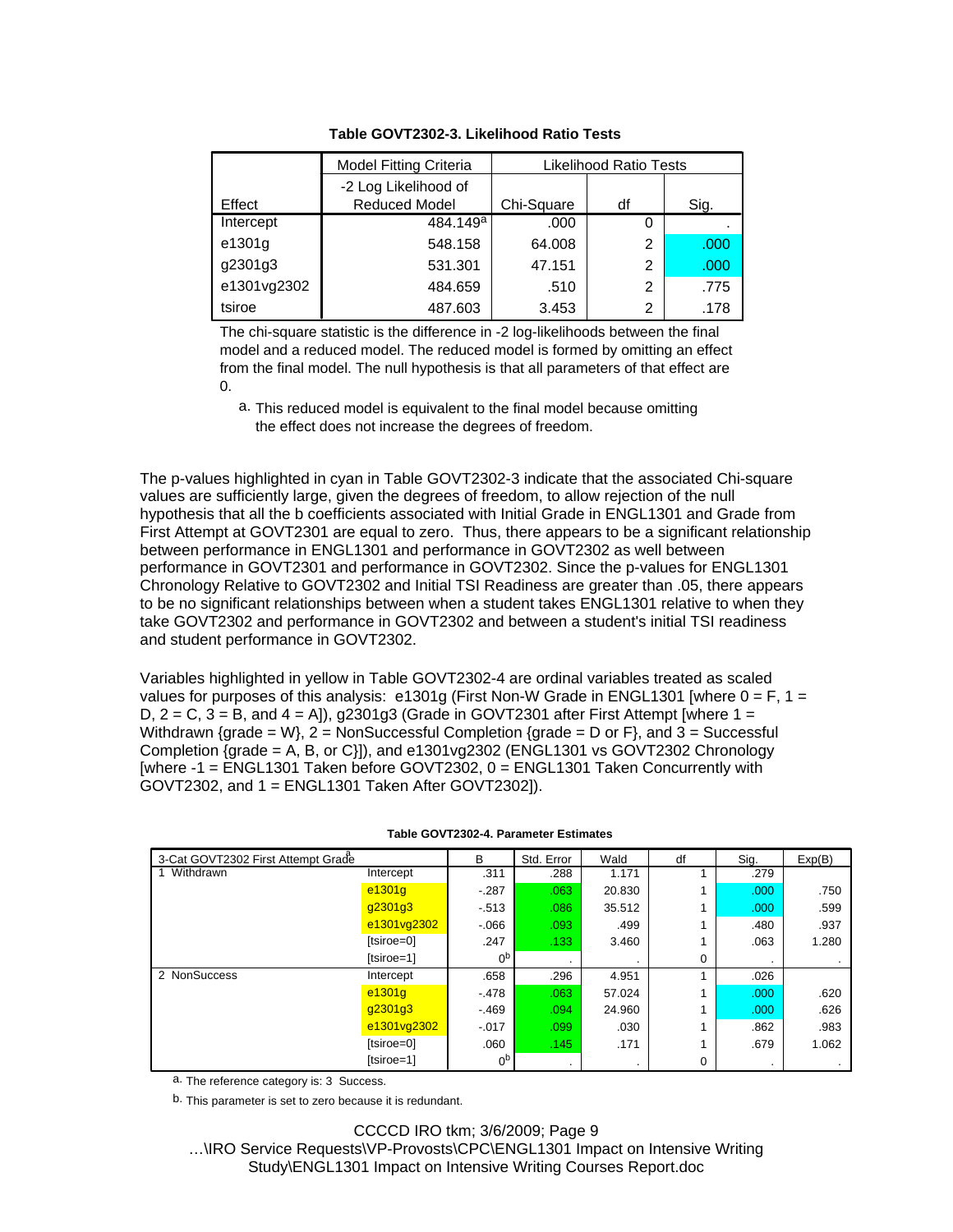Since all standard error terms in Table GOVT2302-4 (highlighted in green) for the independent variables are less than 2.0, there is no evidence of numerical problems with the data. The independent variables with significance values less than .05 (highlighted in cyan) have Wald statistics large enough to warrant rejection of the null hypothesis that their associated b coefficients [Exp(B)] equal zero.

Table GOVT2302-4, above, suggests that, while controlling for ENGL1301 Chronology Relative to GOVT2302, GOVT2301 Performance, and Initial TSI Readiness Status, a one unit increase in ENGL1301 performance decreased the odds by 25% (1 - .750) of a student withdrawing from GOVT2302. A one unit increase in GOVT2301 Performance decreased the odds by 40% (1 - .599) of a student withdrawing from GOVT2302. Unlike the model for GOVT2301, TSI readiness on initial entry at Collin and when students took ENGL1301 relative to GOVT2302 were not significant predictors of whether or not students were likely to withdraw from GOVT2302.

Examining Table GOVT2302-4 further suggests that, while controlling for other variables in the model, a one unit increase in ENGL1301 performance decreased the odds of a student not succeeding in GOVT2302 by 38% (1 - .620). A one unit increase in GOVT2301 Performance decreased the odds of a student not succeeding in GOVT2302 by 37% (1 - .626). Neither a student's TSI status upon entering Collin nor when a student took ENGL1301 relative to GOVT2302 were significant predictors of the likelihood to earn grades of D or F in GOVT2302.

|                           | Predicted |                   |           |         |  |  |  |
|---------------------------|-----------|-------------------|-----------|---------|--|--|--|
|                           |           | Percent           |           |         |  |  |  |
| Observed                  | Withdrawn | <b>NonSuccess</b> | 3 Success | Correct |  |  |  |
| Withdrawn                 |           | 6                 | 277       | $.0\%$  |  |  |  |
| 2 NonSuccess              | O         | 8                 | 230       | 3.4%    |  |  |  |
| 3 Success                 | 0         | 10                | 1602      | 99.4%   |  |  |  |
| <b>Overall Percentage</b> | .0%       | 1.1%              | 98.9%     | 75.5%   |  |  |  |

#### **Table GOVT2302-5. Classification**

The classification accuracy rate of .755 (highlighted in gray in Table GOVT2302-5) was greater than or equal to the proportional by chance accuracy rate of .752, specified following Table GOVT2302-1. This indicates that the model is at least 25% better than chance at predicting the classification of respondents into categories of the dependent variable.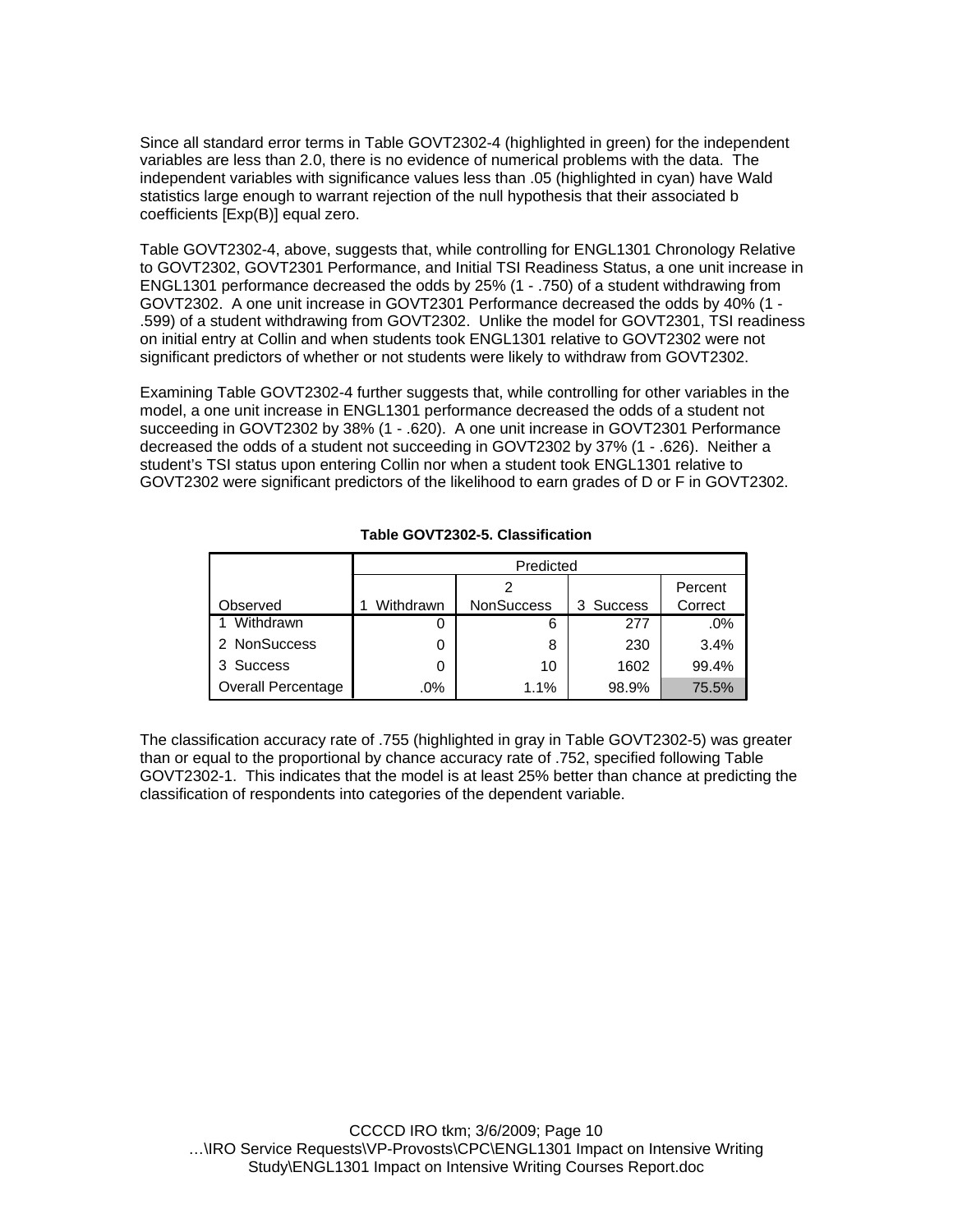## **Model 3: Relationship between ENGL1301 and HIST1301**

The number of valid cases (highlighted in magenta in Table HIST1301-1) in relationship to the number of independent variables (3) is  $3,072/3 = 1,024.0:1$ . This exceeds the minimum ratio of 10:1 and the preferred ratio of 20:1 indicating that the number of cases is sufficient to meet the sample size requirement for multinomial logistic regression.

|                                    |                             | N    | Marginal<br>Percentage |
|------------------------------------|-----------------------------|------|------------------------|
| 3-Cat HIST1301 First Attempt Grade | Withdrawn                   | 473  | 15.4%                  |
|                                    | 2 NonSuccess                | 431  | 14.0%                  |
|                                    | 3 Success                   | 2168 | 70.6%                  |
| <b>TSI Readiness on Entry</b>      | Not TSI Ready on Entry<br>0 | 1158 | 37.7%                  |
|                                    | 1 TSI Ready on Entry        | 1914 | 62.3%                  |
| Valid                              |                             | 3072 | 100.0%                 |
| Missing                            |                             | 4574 |                        |
| Total                              |                             | 7646 |                        |
| Subpopulation                      |                             | 30   |                        |

#### **Table HIST1301-1. Case Processing Summary**

The proportional by chance classification accuracy rate calculated from marginal rates for the dependent variable (highlighted in gray in Table HIST1301-1) for "3-Catetory HIST1301 First Attempt Grade" was  $1.25(.154^2+.140^2+.706^2) = 1.25(.024+.020+.498) = 1.25*.542. = .677.$ This figure will be used to assess the usefulness of the model following Table HIST1301-5.

**Table HIST1301-2. Model Fitting Information**

|                | <b>Model Fitting Criteria</b> | Likelihood Ratio Tests |    |      |
|----------------|-------------------------------|------------------------|----|------|
| Model          | -2 Log Likelihood             | Chi-Square             | df | Sig. |
| Intercept Only | 706.454                       |                        |    |      |
| Final          | 337.119                       | 369.335                |    | 000  |

Since the final model p-value in Table HIST1301-2 (highlighted in cyan, above) is less than .05, the null hypothesis is rejected that there is no difference between the model without the independent variables and the model that includes the set independent variables (TSI readiness status at initial entry at Collin, sequence of ENGL1301 relative to HIST1301 performance, and ENGL1301 performance). Thus, the combination of independent variables significantly improves classification of students into categories of HIST1301 performance (withdrawn [1 = grade of W], unsuccessful completion  $[2 = \text{grade of D or F}]$ , successful completion  $[3 = \text{grade of A, B, or C}]$ than chance alone.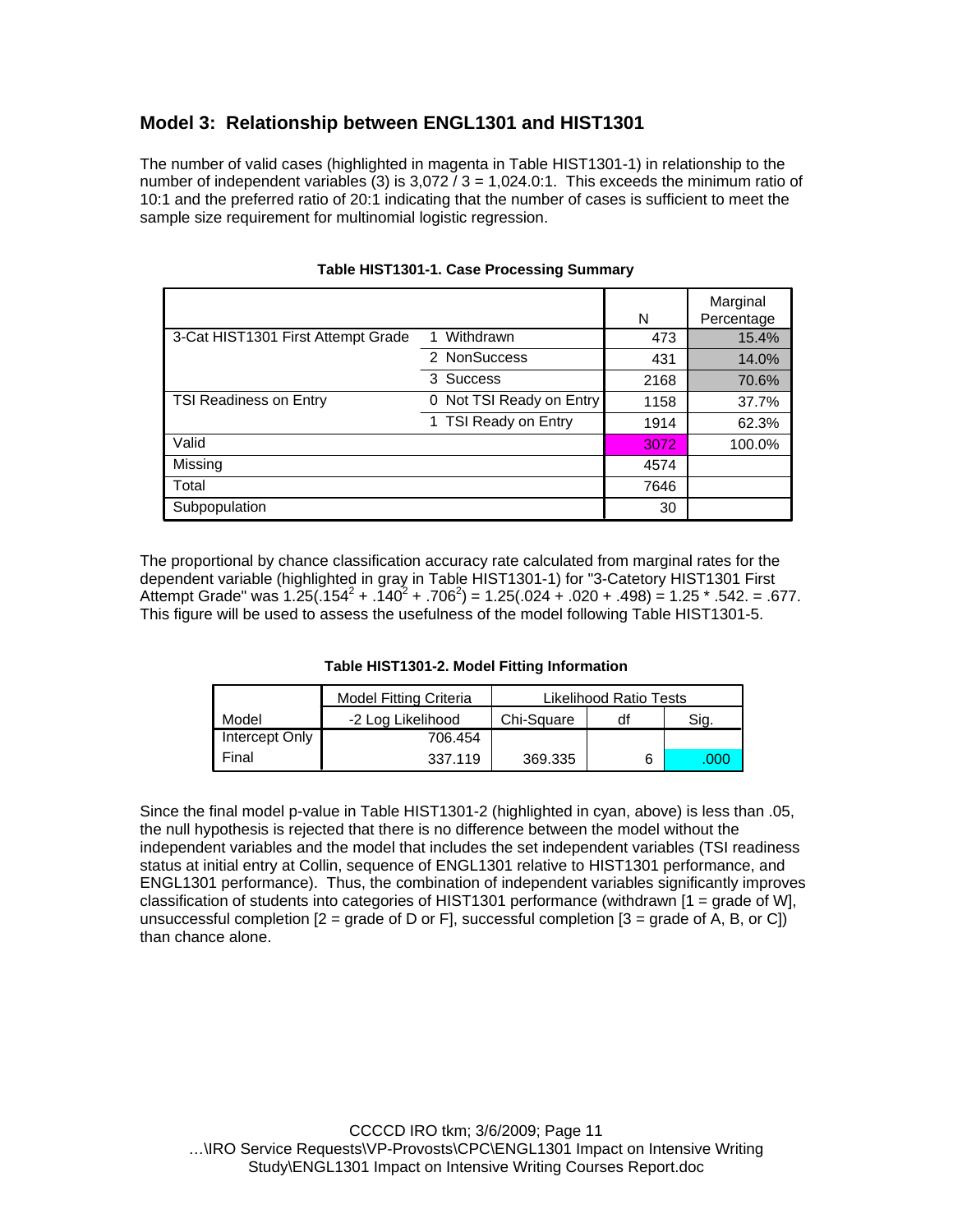|              | <b>Model Fitting Criteria</b> | Likelihood Ratio Tests |    |                   |
|--------------|-------------------------------|------------------------|----|-------------------|
|              | -2 Log Likelihood of          |                        |    |                   |
| Effect       | <b>Reduced Model</b>          | Chi-Square             | df | Sig.              |
| Intercept    | 337.119 <sup>a</sup>          | .000                   |    |                   |
| $e^{1301g}$  | 666.811                       | 329.692                | 2  | .000              |
| e1301vhi1301 | 360.459                       | 23.340                 | 2  | .000 <sub>1</sub> |
| tsiroe       | 349.137                       | 12.019                 | 2  | .002              |

**Table HIST1301-3. Likelihood Ratio Tests**

The chi-square statistic is the difference in -2 log-likelihoods between the final model and a reduced model. The reduced model is formed by omitting an effect from the final model. The null hypothesis is that all parameters of that effect are 0.

a. This reduced model is equivalent to the final model because omitting the effect does not increase the degrees of freedom.

The p-values highlighted in cyan in Table HIST1301-3, above, indicate that the associated Chisquare values are sufficiently large, given the degrees of freedom, to allow rejection of the null hypothesis that all the b coefficients associated with each of the three independent variables are equal to zero. Thus, there appears to be a significant relationship between all three independent variables and student performance in HIST1301.

Variables highlighted in yellow in tables HIST1301-3 and HIST1301-4 are ordinal variables treated as scaled values for purposes of this analysis: e1301g (First Non-W Grade in ENGL1301 [where  $0 = F$ ,  $1 = D$ ,  $2 = C$ ,  $3 = B$ , and  $4 = A$ ] and e1301 vhi1301 (ENGL1301 vs HIST1301) Chronology [where -1 = ENGL1301 Taken before HIST1301, 0 = ENGL1301 Taken Concurrently with HIST1301, and  $1 = ENGL1301$  Taken After HIST1301]).

| 3-Cat HIST1301 First Attempt Grade |              | B              | Std. Error | Wald    | df       | Sig.              | Exp(B) |
|------------------------------------|--------------|----------------|------------|---------|----------|-------------------|--------|
| Withdrawn                          | Intercept    | $-378$         | .141       | 7.154   |          | .007              |        |
|                                    | e1301g       | $-.470$        | .045       | 110.739 |          | .000 <sub>1</sub> | .625   |
|                                    | e1301vhi1301 | $-318$         | .068       | 21.989  |          | .000 <sub>1</sub> | .727   |
|                                    | [tsiroe=0]   | .265           | .106       | 6.252   |          | .012              | 1.303  |
|                                    | [tsiroe=1]   | 0 <sup>p</sup> |            |         | 0        |                   | . .    |
| 2 NonSuccess                       | Intercept    | .198           | .131       | 2.293   |          | .130              |        |
|                                    | e1301g       | $-734$         | .044       | 273.360 |          | .000 <sub>1</sub> | .480   |
|                                    | e1301vhi1301 | $-0.029$       | .069       | .169    |          | .681              | .972   |
|                                    | [tsiroe=0]   | .330           | .113       | 8.512   |          | .004              | 1.392  |
|                                    | [tsiroe=1]   | 0 <sub>p</sub> |            | $\cdot$ | $\Omega$ | $\cdot$           | $\sim$ |

#### **Table HIST1301-4. Parameter Estimates**

a. The reference category is: 3 Success.

b. This parameter is set to zero because it is redundant.

Since all standard errors of Table HIST1301-4 (highlighted in green, above) for the independent variables are less than 2.0, there is no evidence of numerical problems with the data. The independent variables with significance values less than .05 (highlighted in cyan) have Wald statistics large enough to warrant rejection of the null hypothesis that their associated b coefficients [Exp(B)] equal zero.

Table HIST1301-4, above, suggests that, while controlling for ENGL1301 Chronology Relative to HIST1301 and Initial TSI Readiness Status, a one unit increase in ENGL1301 performance

CCCCD IRO tkm; 3/6/2009; Page 12 …\IRO Service Requests\VP-Provosts\CPC\ENGL1301 Impact on Intensive Writing Study\ENGL1301 Impact on Intensive Writing Courses Report.doc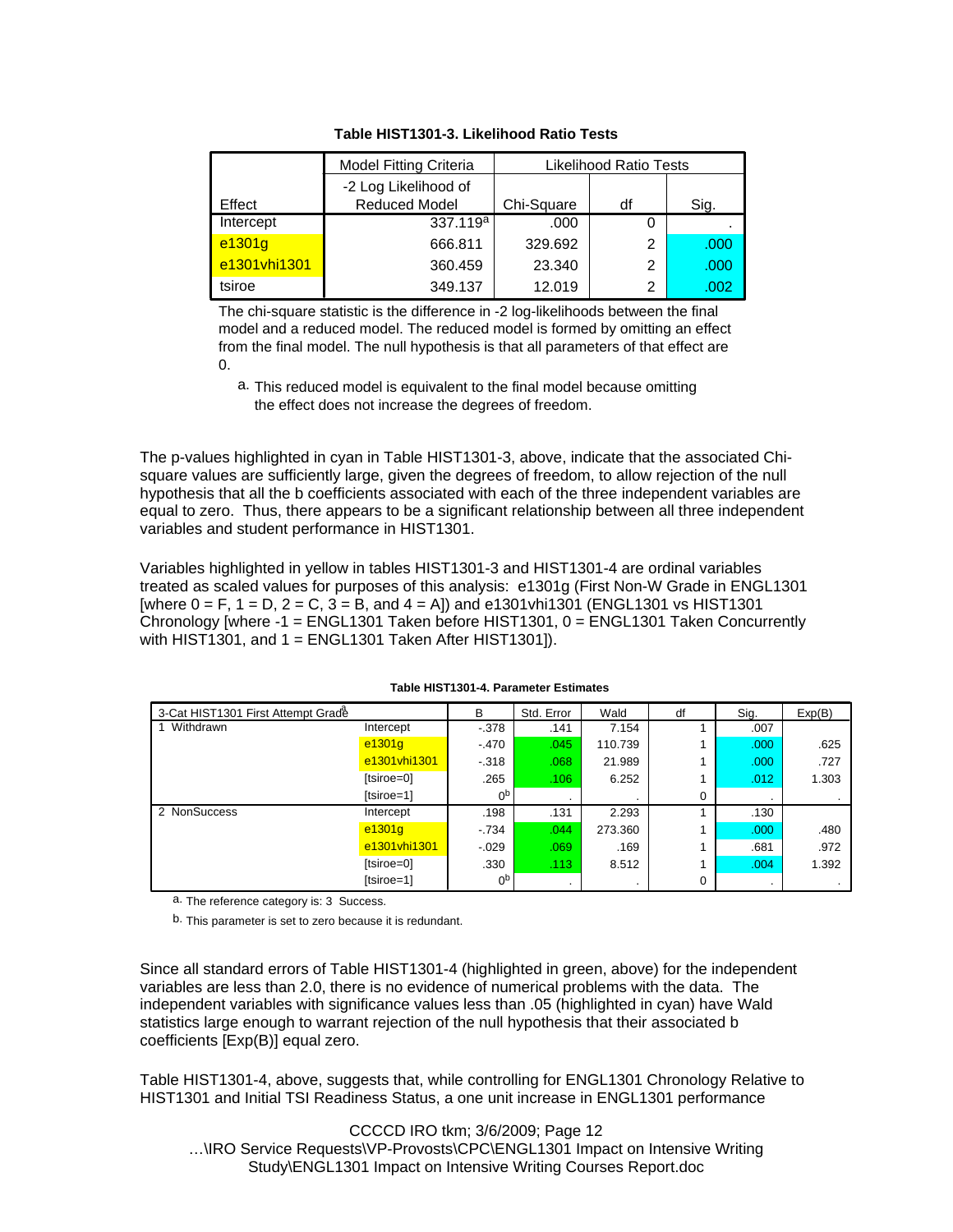decreased the odds by 38% (1 - .625) of a student withdrawing from HIST1301. A one unit increase in ENGL1301 Chronology Relative to HIST1301 decreased the odds of a student withdrawing from HIST1301 by 27% (1 - .727). Students not TSI ready when they initially entered Collin were 30% (1.303 times) more likely to withdraw from HIST1301 than other students.

Examining Table HIST1301-4 further suggests that, while controlling for ENGL1301 Chronology Relative to HIST1301 and Initial TSI Readiness Status, one unit increase in ENGL1301 performance decreased the odds by 52% (1 - .480) of a student not succeeding in HIST1301. Students not TSI ready when they initially entered Collin were 39% (1.392 times) more likely to earn a grade of D or F in HIST1301 than successful students. Again, the sequencing of ENGL1301 relative to HIST1301 was not a significant predictor of whether or not a student earned grades of D or F in HIST1301.

|                           |           | Predicted         |                      |         |  |  |  |
|---------------------------|-----------|-------------------|----------------------|---------|--|--|--|
|                           |           |                   |                      | Percent |  |  |  |
| Observed                  | Withdrawn | <b>NonSuccess</b> | <b>Success</b><br>3. | Correct |  |  |  |
| Withdrawn                 | 0         | 60                | 413                  | .0%     |  |  |  |
| 2 NonSuccess              | 0         | 109               | 322                  | 25.3%   |  |  |  |
| <b>Success</b>            | 0         | 69                | 2099                 | 96.8%   |  |  |  |
| <b>Overall Percentage</b> | $.0\%$    | 7.7%              | 92.3%                | 71.9%   |  |  |  |

#### **Table HIST1301-5. Classification**

The classification accuracy rate of .719 (highlighted in gray in Table HIST1301-5) was greater than or equal to the proportional by chance accuracy rate of .677, specified following Table HIST1301-1, indicating that the model is at least 25% better than chance at predicting the classification of respondents into categories of the dependent variable.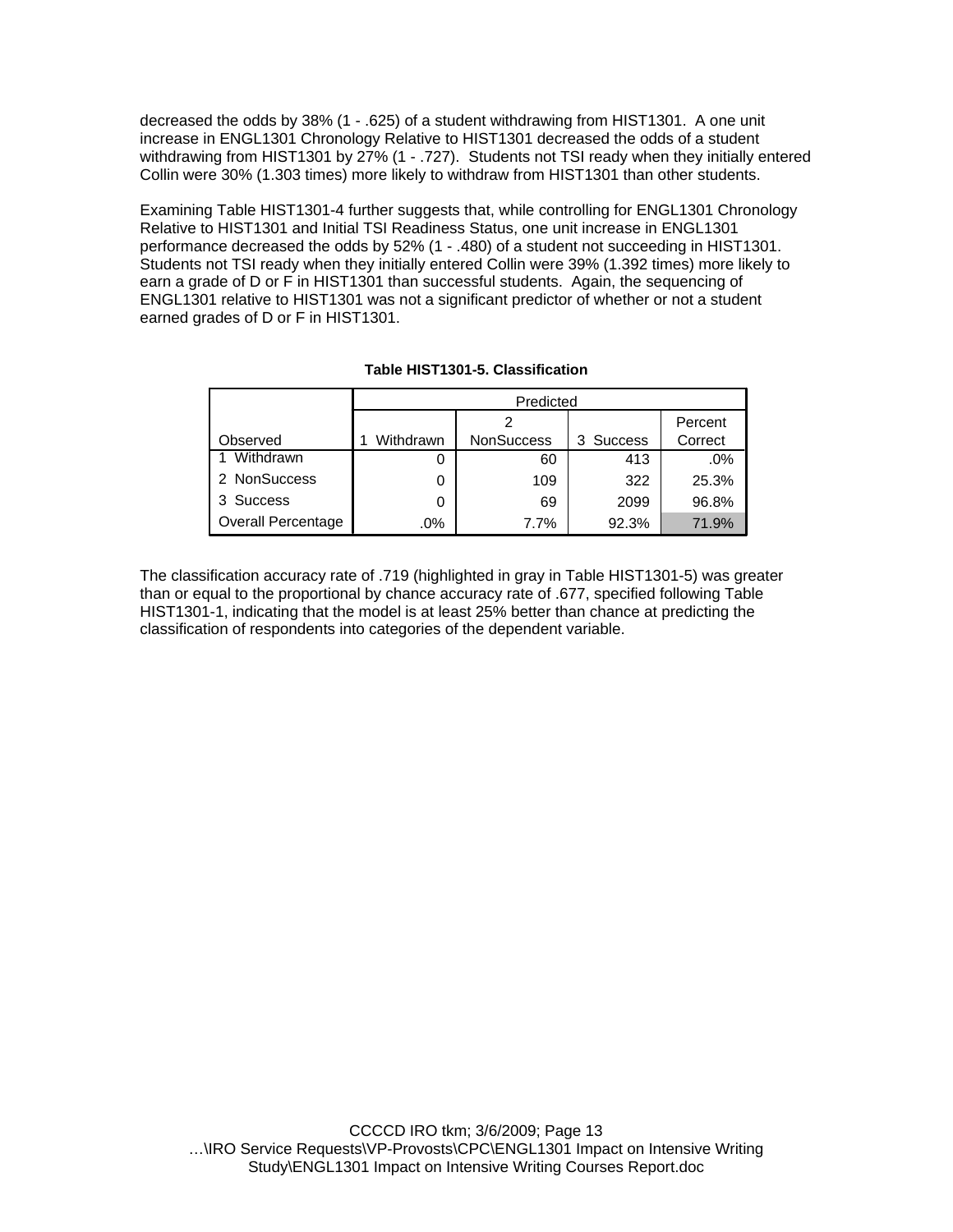## **Model 4: Relationship between ENGL1301 and HIST1302**

The number of valid cases (highlighted in magenta in Table HIST1302-1) in relationship to the number of independent variables  $(4)$  is 2,228  $/$  4 = 557 0:1. This exceeds the minimum ratio of 10:1 and the preferred ratio of 20:1 indicating that the number of cases is sufficient to meet the sample size requirement for multinomial logistic regression.

|                                    |                             | N       | Marginal<br>Percentage |
|------------------------------------|-----------------------------|---------|------------------------|
| 3-Cat HIST1302 First Attempt Grade | Withdrawn<br>1              | 263     | 11.8%                  |
|                                    | 2 NonSuccess                | 249     | 11.2%                  |
|                                    | <b>Success</b><br>3         | 1716    | 77.0%                  |
| TSI Readiness on Entry             | Not TSI Ready on Entry<br>0 | 843     | 37.8%                  |
|                                    | 1 TSI Ready on Entry        | 1385    | 62.2%                  |
| Valid                              |                             | 2228    | 100.0%                 |
| Missing                            |                             | 5418    |                        |
| Total                              |                             | 7646    |                        |
| Subpopulation                      |                             | $154^a$ |                        |

#### **Table HIST1302-1. Case Processing Summary**

a. The dependent variable has only one value observed in 46 (29.9%) subpopulations.

The proportional by chance classification accuracy rate calculated from marginal rates for the dependent variable (highlighted in gray in Table HIST1302-1) for "3-Category HIST1302 First Attempt Grade" was  $1.25(.118^2+.112^2+.770^2) = 1.25(.014+.013+.593) = 1.25*.619. = .774.$ This figure will be used to assess the usefulness of the model following Table HIST1302-5.

**Table HIST1302-2. Model Fitting Information**

|                | <b>Model Fitting Criteria</b> | Likelihood Ratio Tests |    |      |
|----------------|-------------------------------|------------------------|----|------|
| Model          | -2 Log Likelihood             | Chi-Square             | df | Sig. |
| Intercept Only | 1106.088                      |                        |    |      |
| Final          | 780.086                       | 326,002                |    | .000 |

Since the final model p-value (highlighted in cyan in Table HIST1302-2) is less than .05, the null hypothesis is rejected that there is no difference between the model without the independent variables and the model that includes this set independent variables (TSI readiness status at initial entry at Collin, sequence of ENGL1301 relative to HIST1302 performance, ENGL1301 performance, and HIST1301 performance). Thus, the combination of independent variables significantly improves classification of students into categories of HIST1302 performance (withdrawn  $[1]$  = grade of WI, unsuccessful completion  $[2]$  = grade of D or FI, successful completion  $[3 = \text{grade of A}, B, \text{ or C}]$  than chance alone.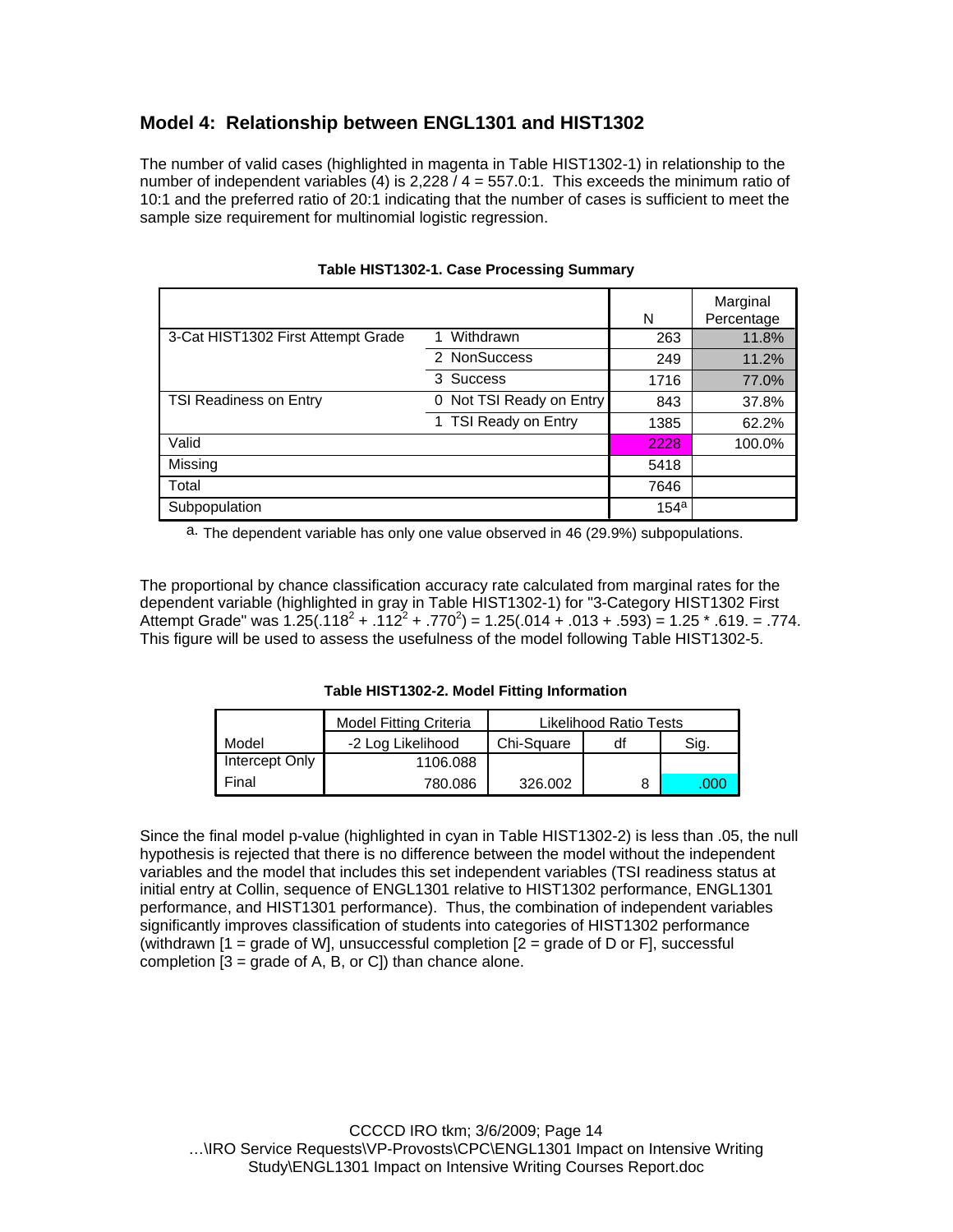|              | <b>Model Fitting Criteria</b> | <b>Likelihood Ratio Tests</b> |    |      |
|--------------|-------------------------------|-------------------------------|----|------|
|              | -2 Log Likelihood of          |                               |    |      |
| Effect       | <b>Reduced Model</b>          | Chi-Square                    | df | Sig. |
| Intercept    | 780.086 <sup>a</sup>          | .000                          | 0  |      |
| e1301g       | 865.819                       | 85.733                        | 2  | .000 |
| hi1301g      | 920.942                       | 140.856                       | 2  | .000 |
| e1301vhi1302 | 780.415                       | .329                          | 2  | .848 |
| tsiroe       | 790.784                       | 10.698                        | 2  | .005 |

#### **Table HIST1302-3. Likelihood Ratio Tests**

The chi-square statistic is the difference in -2 log-likelihoods between the final model and a reduced model. The reduced model is formed by omitting an effect from the final model. The null hypothesis is that all parameters of that effect are 0.

a. This reduced model is equivalent to the final model because omitting the effect does not increase the degrees of freedom.

The p-values highlighted in cyan in Table HIST1302-3 indicate that the associated Chi-square values are sufficiently large, given the degrees of freedom, to allow rejection of the null hypothesis that all the b coefficients associated with Initial Non-W Grade in ENGL1301, Grade from Initial Attempt at HIST1301, and Initial TSI Readiness are equal to zero. Thus, there appears to be a significant relationship between performance in ENGL1301 and performance in HIST1302, between performance in HIST1301 and performance in HIST1302, and between initial TSI readiness and performance in HIST1302. Since the p-value for ENGL1301 Chronology Relative to HIST1302 is greater than .05, there appears to be no significant relationship between when a student takes ENGL1301 relative to when they take HIST1302 and student performance in HIST1302.

Variables highlighted in yellow in Table HIST1302-4, below, are ordinal variables treated as scaled values for purposes of this analysis:  $e1301g$  (First Non-W Grade in ENGL1301 [where  $0 =$  $F, 1 = D, 2 = C, 3 = B,$  and  $4 = A$ ) and e1301vhi1302 (ENGL1301 vs HIST1302 Chronology [where -1 = ENGL1301 Taken before HIST1302, 0 = ENGL1301 Taken Concurrently with HIST1302, and 1 = ENGL1301 Taken After HIST1302]).

| 3-Cat HIST1302 First Attempt Grade |              | B              | Std. Error | Wald    | df | Sig.              | Exp(B) |
|------------------------------------|--------------|----------------|------------|---------|----|-------------------|--------|
| Withdrawn                          | Intercept    | $-255$         | .205       | 1.540   |    | .215              |        |
|                                    | e1301g       | $-286$         | .064       | 20.279  |    | .000 <sub>1</sub> | .751   |
|                                    | hi1301g      | $-425$         | .042       | 102.683 |    | .000 <sub>1</sub> | .653   |
|                                    | e1301vhi1302 | .044           | .087       | .257    |    | .612              | 1.045  |
|                                    | [tsiroe=0]   | .298           | .140       | 4.507   |    | .034              | 1.347  |
|                                    | [tsiroe=1]   | 0 <sub>p</sub> |            |         | 0  | $\cdot$           | $\sim$ |
| 2 NonSuccess                       | Intercept    | .221           | .192       | 1.333   |    | .248              |        |
|                                    | e1301g       | $-555$         | .061       | 81.951  |    | .000 <sub>1</sub> | .574   |
|                                    | hi1301g      | $-371$         | .045       | 69.269  |    | .000 <sub>1</sub> | .690   |
|                                    | e1301vhi1302 | .034           | .090       | .141    |    | .708              | 1.034  |
|                                    | [tsiroe=0]   | .421           | .146       | 8.329   |    | .004              | 1.523  |
|                                    | [tsiroe=1]   | 0 <sub>p</sub> | $\cdot$    |         | 0  | $\cdot$           | $\sim$ |

#### **Table HIST1302-4. Parameter Estimates**

a. The reference category is: 3 Success.

b. This parameter is set to zero because it is redundant.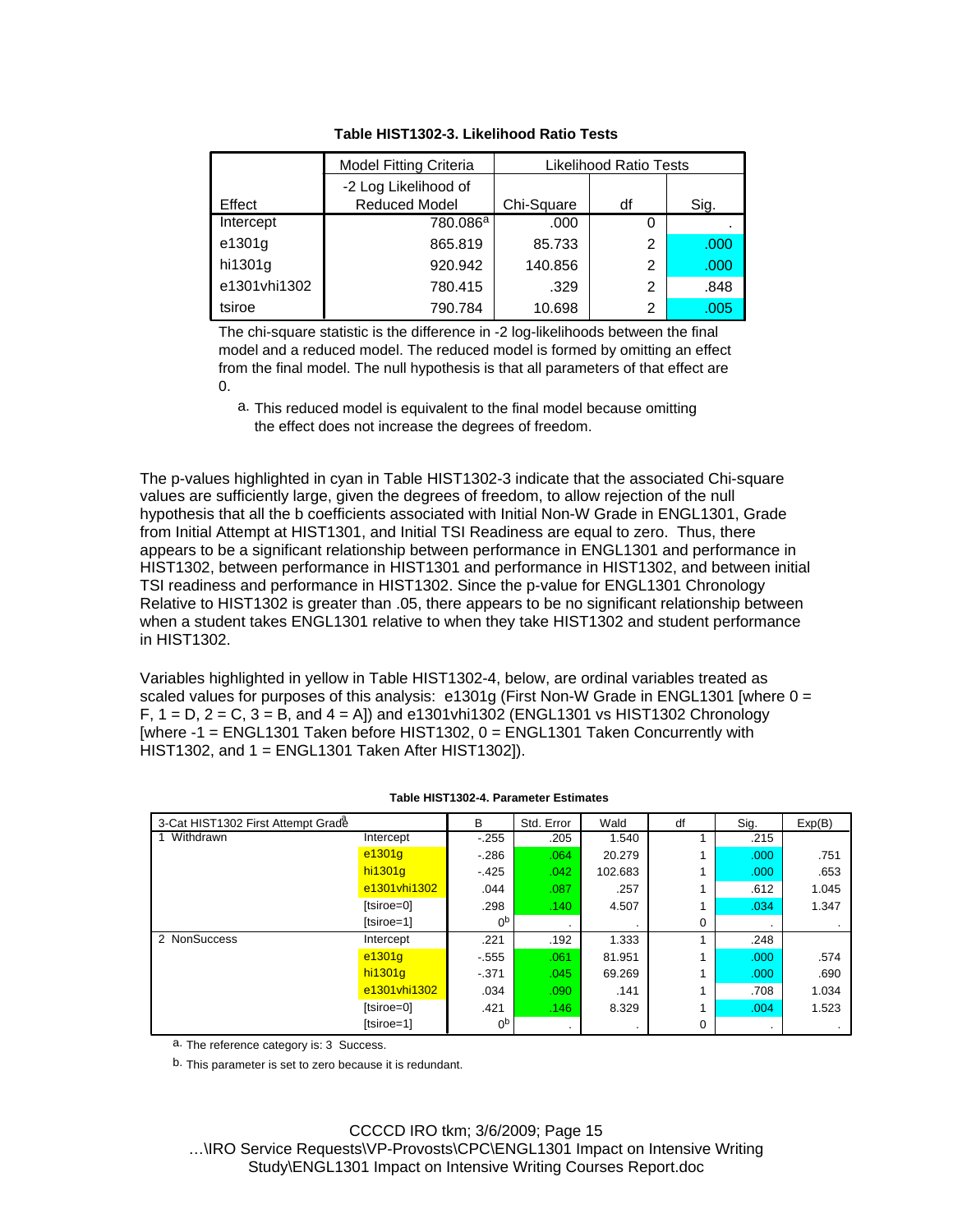Since all standard error terms (highlighted in green in Table HIST1302-4) for the independent variables are less than 2.0, there is no evidence of numerical problems with the data. The independent variables with significance values less than .05 (highlighted in cyan) have Wald statistics large enough to warrant rejection of the null hypothesis that their associated b coefficients [Exp(B)] equal zero.

Table HIST1302-4, above, suggests that, while controlling for ENGL1301 Chronology Relative to HIST1302, HIST1301 Performance, and Initial TSI Readiness Status, a one unit increase in ENGL1301 performance decreased the odds by 25% (1 - .751) of a student withdrawing from HIST1302. A one unit increase in HIST1301 Performance decreased the odds by 35% (1 - .653) of a student withdrawing from HIST1302. Students not TSI ready when they initially entered Collin were 35% (1.347 times) more likely to withdraw from HIST1302 than students who were TSI-ready. When students took ENGL1301 relative to HIST1302 was not a significant predictor of whether or not they were likely to withdraw from HIST1302.

Examining Table HIST1302-4 further suggests that, while controlling for other variables in the model, a one unit increase in ENGL1301 performance decreased the odds of a student not succeeding in HIST1302 by 43% (1 - .574). A one unit increase in HIST1301 Performance decreased the odds of a student not succeeding in HIST1302 by 31% (1 - .690). Student who initially entered Collin who were not TSI ready were 52% (1.523 times) more likely to receive grades of D or F in HIST1302 than other students. The sequencing of ENGL1301 relative to HIST1302 was not a significant indicator of the likelihood to earn grades of D or F in HIST1302.

|                           |           | Predicted         |           |         |  |  |  |
|---------------------------|-----------|-------------------|-----------|---------|--|--|--|
|                           |           |                   |           | Percent |  |  |  |
| Observed                  | Withdrawn | <b>NonSuccess</b> | 3 Success | Correct |  |  |  |
| Withdrawn                 | Ü         | 15                | 248       | $.0\%$  |  |  |  |
| 2 NonSuccess              | O         | 30                | 219       | 12.0%   |  |  |  |
| <b>Success</b>            | 0         | 20                | 1696      | 98.8%   |  |  |  |
| <b>Overall Percentage</b> | .0%       | 2.9%              | 97.1%     | 77.5%   |  |  |  |

#### **Table HIST1302-5. Classification**

The classification accuracy rate of .775 (highlighted in Gray in Table HIST1302-5) was greater than or equal to the proportional by chance accuracy rate of .774, specified following Table HIST1302-1, indicating that the model is at least 25% better than chance at predicting the classification of respondents into categories of the dependent variable.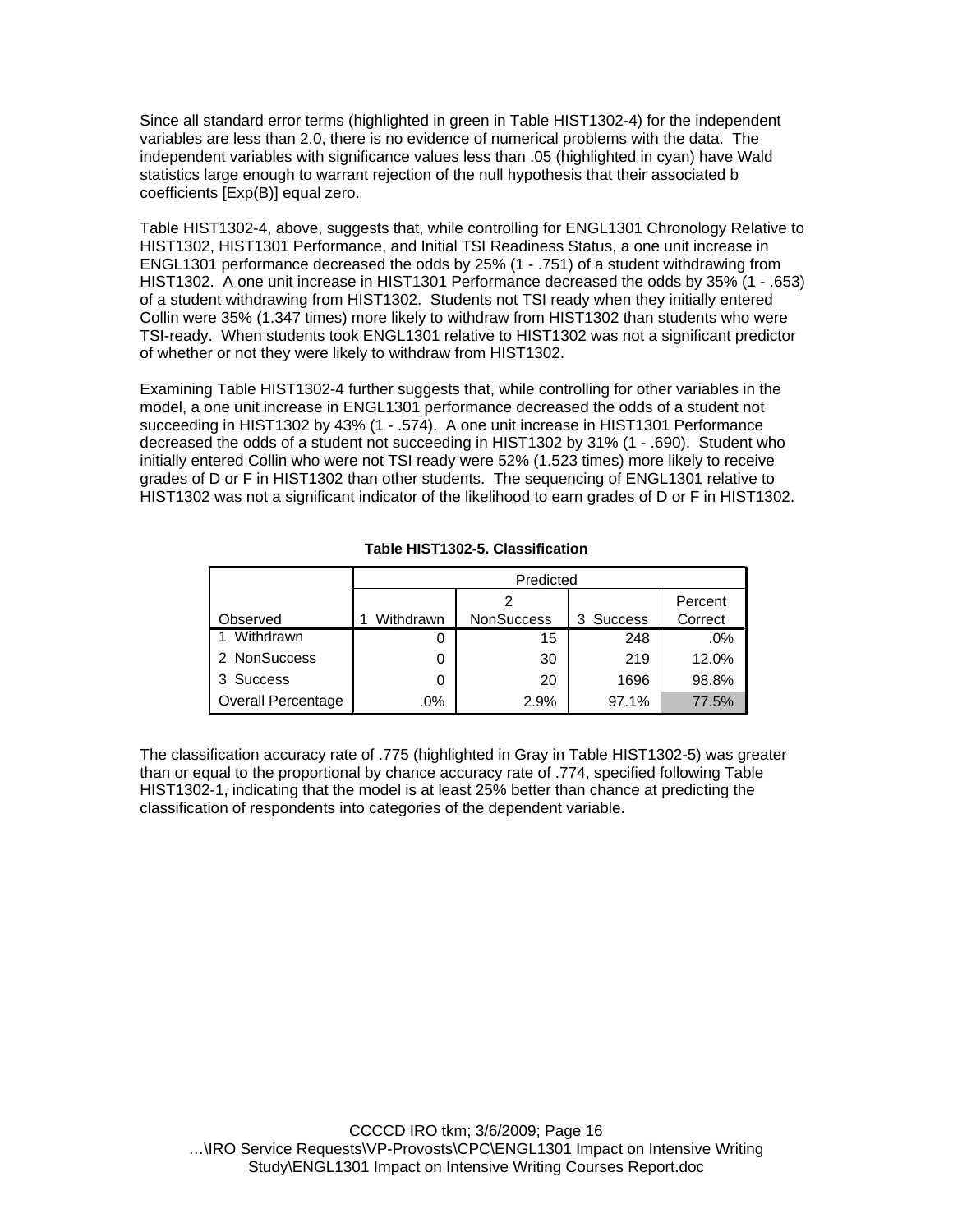### **Model 5: Relationship between ENGL1301 and HUMA1301**

The number of valid cases (highlighted in magenta in Table HUMA1301-1) in relationship to the number of independent variables (3) is  $2,296/3 = 765.3:1$ . This exceeds the minimum ratio of 10:1 and the preferred ratio of 20:1 indicating that the number of cases is sufficient to meet the sample size requirement for multinomial logistic regression.

|                                    |                          | N    | Marginal<br>Percentage |
|------------------------------------|--------------------------|------|------------------------|
| 3-Cat HUMA1301 First Attempt Grade | Withdrawn                | 346  | 15.1%                  |
|                                    | 2 NonSuccess             | 267  | 11.6%                  |
|                                    | 3 Success                | 1683 | 73.3%                  |
| TSI Readiness on Entry             | 0 Not TSI Ready on Entry | 957  | 41.7%                  |
|                                    | TSI Ready on Entry       | 1339 | 58.3%                  |
| Valid                              |                          | 2296 | 100.0%                 |
| Missing                            |                          | 5350 |                        |
| Total                              |                          | 7646 |                        |
| Subpopulation                      |                          | 30   |                        |

#### **Table HUMA1301-1. Case Processing Summary**

The proportional by chance classification accuracy rate calculated from marginal rates for the dependent variable (highlighted in gray in Table HUMA1301-1) for "3-Category HUMA1301 First Attempt Grade" was  $1.25(.151^2+.116^2+.733^2) = 1.25(.023+.013+.537) = 1.25*.574. = .717.$ This figure will be used to assess the usefulness of the model following Table HUMA1301-5.

**Table HUMA1301-2. Model Fitting Information**

|                | <b>Model Fitting Criteria</b> | Likelihood Ratio Tests |    |      |
|----------------|-------------------------------|------------------------|----|------|
| Model          | -2 Log Likelihood             | Chi-Square             | df | Sig. |
| Intercept Only | 562.994                       |                        |    |      |
| l Final        | 290.406                       | 272.588                |    | .000 |

Since the final model p-value in Table HUMA1301-2 (highlighted in cyan) is less than .05, the null hypothesis is rejected that there is no difference between the model without the independent variables and the model that includes this set independent variables (TSI readiness status at initial entry at Collin, sequence of ENGL1301 relative to HUMA1301 performance, and ENGL1301 performance). Thus, the combination of independent variables significantly improves classification of students into categories of HUMA1301 performance (withdrawn [1 = grade of W], unsuccessful completion  $[2 = \text{grade of D} \text{ or } F]$ , successful completion  $[3 = \text{grade of A}, B, \text{ or } C]$ than chance alone.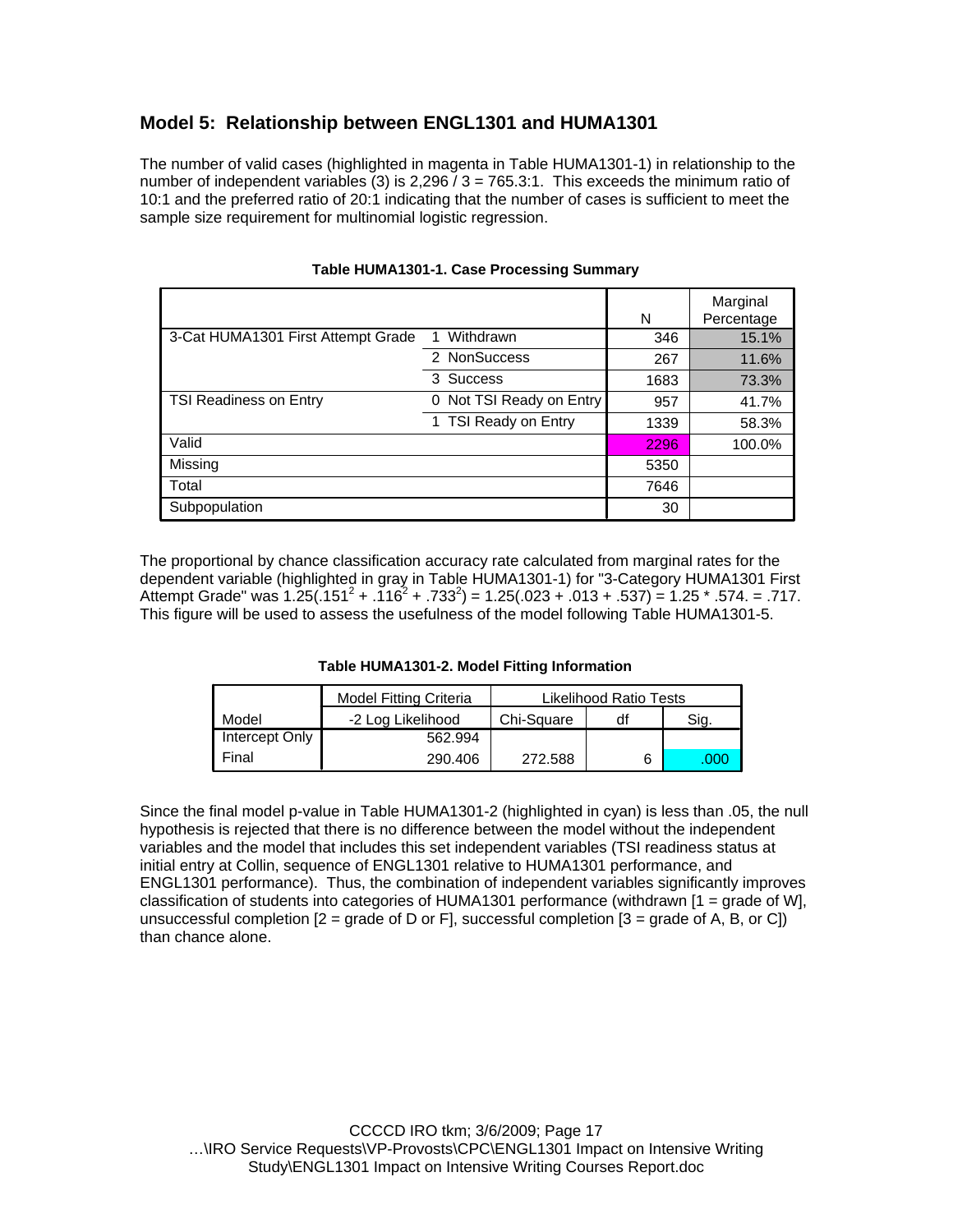|              | <b>Model Fitting Criteria</b> | Likelihood Ratio Tests |    |      |
|--------------|-------------------------------|------------------------|----|------|
|              | -2 Log Likelihood of          |                        |    |      |
| Effect       | <b>Reduced Model</b>          | Chi-Square             | df | Sig. |
| Intercept    | 290.406 <sup>a</sup>          | .000                   | 0  |      |
| e1301g       | 538.662                       | 248.257                | 2  | .000 |
| e1301vhu1301 | 303.680                       | 13.275                 | 2  | .001 |
| tsiroe       | 298.203                       | 7.798                  | 2  | .020 |

**Table HUMA1301-3. Likelihood Ratio Tests**

The chi-square statistic is the difference in -2 log-likelihoods between the final model and a reduced model. The reduced model is formed by omitting an effect from the final model. The null hypothesis is that all parameters of that effect are 0.

a. This reduced model is equivalent to the final model because omitting the effect does not increase the degrees of freedom.

The p-values highlighted in cyan in Table HUMA1301-3 indicate that the associated Chi-square values are sufficiently large, given the degrees of freedom, to allow rejection of the null hypothesis that all the b coefficients associated with each of the three independent variables are equal to zero. Thus, there appears to be a significant relationship between all three independent variables and student performance in HUMA1301.

Variables highlighted in yellow in tables HUMA1301-3 and HUMA1301-4 are ordinal variables treated as scaled values for purposes of this analysis: e1301g (First Non-W Grade in ENGL1301  $[where 0 = F, 1 = D, 2 = C, 3 = B, and 4 = A]$  and  $[61301 \text{ v}h] = 1301 \text{ v}h$  (ENGL1301 vs HUMA1301 Chronology [where -1 = ENGL1301 Taken before HUMA1301, 0 = ENGL1301 Taken Concurrently with HUMA1301, and 1 = ENGL1301 Taken After HUMA1301]).

| 3-Cat HUMA1301 First Attempt Grade |              | в              | Std. Error | Wald    | df | Sig.    | Exp(B) |
|------------------------------------|--------------|----------------|------------|---------|----|---------|--------|
| Withdrawn                          | Intercept    | $-723$         | .172       | 17.687  |    | .000    |        |
|                                    | e1301g       | $-375$         | .053       | 49.905  |    | .000    | .687   |
|                                    | e1301vhu1301 | $-270$         | .082       | 11.005  |    | .001    | .763   |
|                                    | [tsiroe=0]   | .230           | .121       | 3.639   |    | .056    | 1.259  |
|                                    | [tsiroe=1]   | 0 <sub>p</sub> |            |         | 0  |         |        |
| 2 NonSuccess                       | Intercept    | .116           | .156       | .551    |    | .458    |        |
|                                    | e1301g       | $-815$         | .055       | 220.752 |    | .000    | .443   |
|                                    | e1301vhu1301 | .052           | .087       | .363    |    | .547    | 1.054  |
|                                    | [tsiroe=0]   | .337           | .142       | 5.607   |    | .018    | 1.401  |
|                                    | [tsiroe=1]   | 0 <sub>p</sub> |            |         | 0  | $\cdot$ |        |

#### **Table HUMA1301-4. Parameter Estimates**

a. The reference category is: 3 Success.

b. This parameter is set to zero because it is redundant.

Since all standard error terms in Table HUMA1301-4 (highlighted in green, above) for the independent variables are less than 2.0, there is no evidence of numerical problems with the data. The independent variables with significance values less than .05 (highlighted in cyan) have Wald statistics large enough to warrant rejection of the null hypothesis that their associated b coefficients [Exp(B)] equal zero.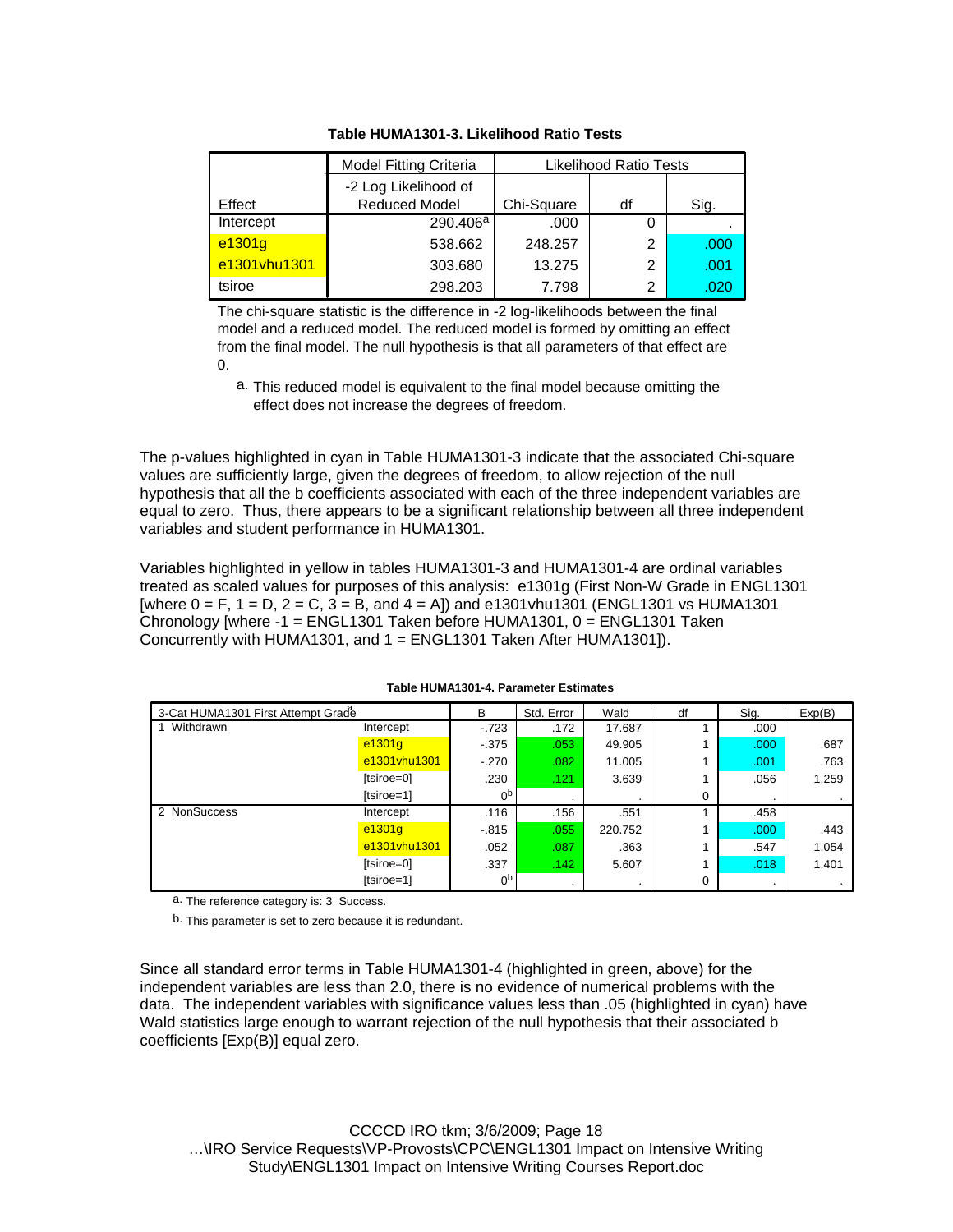Table HUMA1301-4, above, suggests that, while controlling for ENGL1301 Chronology Relative to HUMA1301 and Initial TSI Readiness Status, a one unit increase in ENGL1301 performance decreased the odds by 31% (1 - .687) of a student withdrawing from HUMA1301. A one unit increase in ENGL1301 Chronology Relative to HUMA1301 decreased the odds of a student withdrawing from HUMA1301 by 24% (1 - .763). Students' TSI readiness upon initially entering Collin was not a significant predictor of a student's likelihood to withdraw from HUMA1301.

Examining Table HUMA1301-4 further suggests that, while controlling for ENGL1301 Chronology Relative to HUMA1301 and Initial TSI Readiness Status, one unit increase in ENGL1301 performance decreased the odds by 56% (1 - .443) of a student not succeeding in HUMA1301. Students not TSI ready when they initially entered Collin were 40% (1.401 times) more likely to earn a grade of D or F in HUMA1301 than successful students. The sequencing of ENGL1301 relative to HUMA1301 was not a significant predictor of whether or not a student earned a grade of D or F in HUMA1301.

|                           | Predicted |                   |           |         |  |  |  |
|---------------------------|-----------|-------------------|-----------|---------|--|--|--|
|                           |           | Percent           |           |         |  |  |  |
| Observed                  | Withdrawn | <b>NonSuccess</b> | 3 Success | Correct |  |  |  |
| Withdrawn                 |           | 38                | 308       | $.0\%$  |  |  |  |
| 2 NonSuccess              |           | 81                | 186       | 30.3%   |  |  |  |
| 3 Success                 | 0         | 55                | 1628      | 96.7%   |  |  |  |
| <b>Overall Percentage</b> | .0%       | 7.6%              | 92.4%     | 74.4%   |  |  |  |

#### **Table HUMA1301-5. Classification**

The classification accuracy rate of .744 (highlighted in gray in Table HUMA1301-5) was greater than or equal to the proportional by chance accuracy rate of .717, specified following Table HUMA1301-1, indicating that the model is at least 25% better than chance at predicting the classification of respondents into categories of the dependent variable.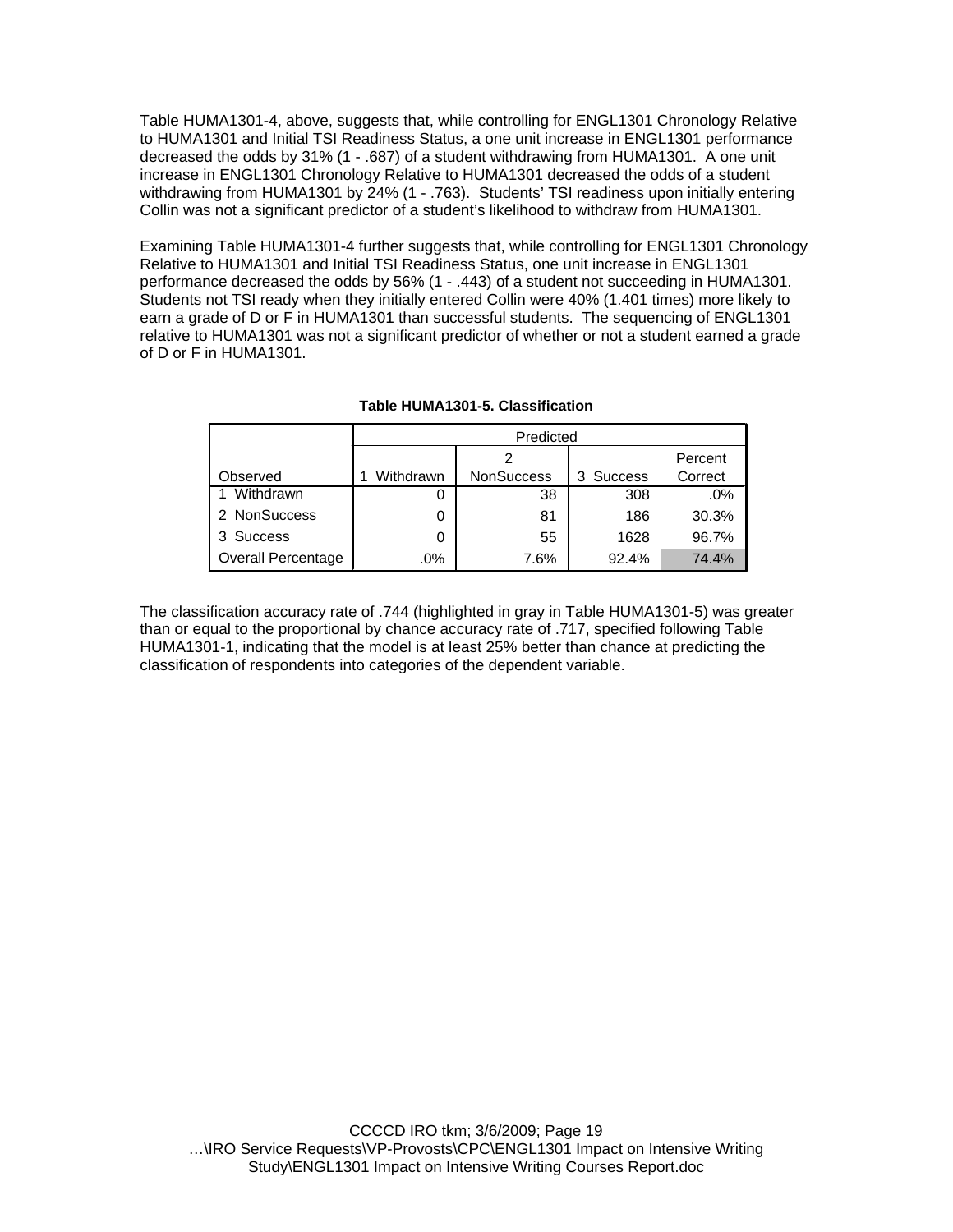## **Model 6: Relationship between ENGL1301 and PHIL1301**

The number of valid cases (highlighted in magenta in Table PHIL1301-1) in relationship to the number of independent variables (3) is  $757 / 3 = 252.3$ :1. This exceeds the minimum ratio of 10:1 and the preferred ratio of 20:1 indicating that the number of cases is sufficient to meet the sample size requirement for multinomial logistic regression.

|                                    |                             | N               | Marginal<br>Percentage |
|------------------------------------|-----------------------------|-----------------|------------------------|
| 3-Cat PHIL1301 First Attempt Grade | Withdrawn                   | 181             | 23.9%                  |
|                                    | 2 NonSuccess                | 126             | 16.6%                  |
|                                    | 3 Success                   | 450             | 59.4%                  |
| <b>TSI Readiness on Entry</b>      | Not TSI Ready on Entry<br>0 | 286             | 37.8%                  |
|                                    | 1 TSI Ready on Entry        | 471             | 62.2%                  |
| Valid                              |                             | 757             | 100.0%                 |
| Missing                            |                             | 6889            |                        |
| Total                              |                             | 7646            |                        |
| Subpopulation                      |                             | 30 <sup>a</sup> |                        |

#### **Table PHIL1301-1. Case Processing Summary**

a. The dependent variable has only one value observed in 2 (6.7%) subpopulations.

The proportional by chance classification accuracy rate calculated from marginal rates for the dependent variable (highlighted in gray in Table PHIL1301-1) for "3-Category PHIL1301 First Attempt Grade" was  $1.25(.239^2+.166^2+.594^2) = 1.25(.057+.028+.353) = 1.25*.438. = .547.$ This figure will be used to assess the usefulness of the model following Table PHIL1301-5.

**Table PHIL1301-2. Model Fitting Information**

|                | <b>Model Fitting Criteria</b> | Likelihood Ratio Tests |    |      |
|----------------|-------------------------------|------------------------|----|------|
| Model          | -2 Log Likelihood             | Chi-Square             | df | Sig. |
| Intercept Only | 316.638                       |                        |    |      |
| Final          | 223.009                       | 93.630                 |    | ,000 |

Since the final model p-value in Table PHIL1301-2 (highlighted in cyan, above) is less than .05, the null hypothesis is rejected that there is no difference between the model without the independent variables and the model that includes this set independent variables (TSI readiness status at initial entry at Collin, sequence of ENGL1301 relative to PHIL1301 performance, and ENGL1301 performance). Thus, the combination of independent variables significantly improves classification of students into categories of PHIL1301 performance (withdrawn [1 = grade of W], unsuccessful completion  $[2 = \text{grade of } D \text{ or } F]$ , successful completion  $[3 = \text{grade of } A, B, \text{ or } Cl]$ than chance alone.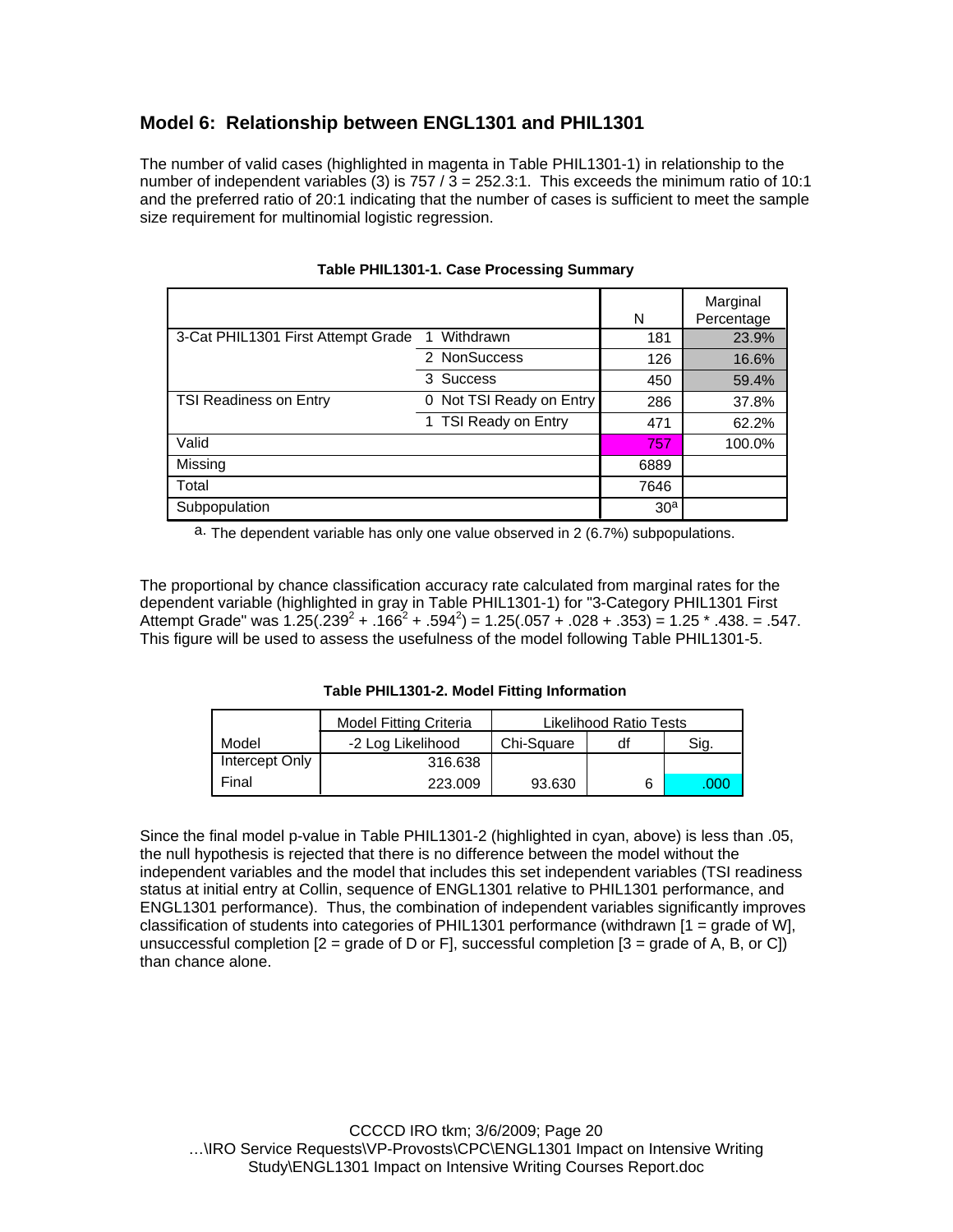|             | <b>Model Fitting Criteria</b> | <b>Likelihood Ratio Tests</b> |    |      |
|-------------|-------------------------------|-------------------------------|----|------|
|             | -2 Log Likelihood of          |                               |    |      |
| Effect      | <b>Reduced Model</b>          | Chi-Square                    | df | Sig. |
| Intercept   | 223.009 <sup>a</sup>          | .000                          | 0  |      |
| e1301g      | 315.250                       | 92.241                        | 2  | .000 |
| e1301vp1301 | 223.312                       | .303                          | 2  | .859 |
| tsiroe      | 223.709                       | .700                          | 2  | .705 |

**Table PHIL1301-3. Likelihood Ratio Tests**

The chi-square statistic is the difference in -2 log-likelihoods between the final model and a reduced model. The reduced model is formed by omitting an effect from the final model. The null hypothesis is that all parameters of that effect are  $\Omega$ 

a. This reduced model is equivalent to the final model because omitting the effect does not increase the degrees of freedom.

The p-value highlighted in cyan in Table PHIL1301-3 indicates that the associated Chi-square value is sufficiently large, given the degrees of freedom, to allow rejection of the null hypothesis that all the b coefficients associated with initial grade in ENGL1301 are equal to zero. Thus, there appears to be a significant relationship between performance in ENGL1301 and performance in PHIL1301. Since the p-values associated with Initial TSI Readiness and ENGL1301 Chronology Relative to PHIL1301 are greater than .05, there appears to be no significant relationship between these two independent variables and student performance in PHIL1301.

Variables highlighted in yellow in tables PHIL1301-3 and PHIL1301-4 are ordinal variables treated as scaled values for purposes of this analysis: e1301g (First Non-W Grade in ENGL1301 [where  $0 = F$ ,  $1 = D$ ,  $2 = C$ ,  $3 = B$ , and  $4 = A$ ] and e1301vp1301 (ENGL1301 vs PHIL1301 Chronology [where -1 = ENGL1301 Taken before PHIL1301, 0 = ENGL1301 Taken Concurrently with PHIL1301, and  $1 = ENGL1301$  Taken After PHIL301]).

| 3-Cat PHIL1301 First Attempt Grade |             | B              | Std. Error | Wald    | df | Sig.              | Exp(B) |
|------------------------------------|-------------|----------------|------------|---------|----|-------------------|--------|
| Withdrawn                          | Intercept   | .512           | .250       | 4.190   |    | .041              |        |
|                                    | e1301g      | $-527$         | .078       | 45.482  |    | .000 <sub>1</sub> | .590   |
|                                    | e1301vp1301 | $-0.012$       | .112       | .011    |    | .916              | .988   |
|                                    | [tsiroe=0]  | .156           | .187       | .699    |    | .403              | 1.169  |
|                                    | [tsiroe=1]  | 0 <sub>p</sub> |            | $\cdot$ | 0  |                   | $\sim$ |
| 2 NonSuccess                       | Intercept   | .572           | .262       | 4.757   |    | .029              |        |
|                                    | e1301g      | $-708$         | .086       | 68.493  |    | .000 <sub>1</sub> | .492   |
|                                    | e1301vp1301 | $-072$         | .133       | .296    |    | .586              | .930   |
|                                    | [tsiroe=0]  | .070           | .219       | .103    |    | .749              | 1.073  |
|                                    | [tsiroe=1]  | 0 <sub>p</sub> |            | $\cdot$ | 0  | $\cdot$           |        |

#### **Table PHIL1301-4. Parameter Estimates**

a. The reference category is: 3 Success.

b. This parameter is set to zero because it is redundant.

Since all standard error terms in Table PHIL1301-4 (highlighted in green) for the independent variables are less than 2.0, there is no evidence of numerical problems with the data. The independent variables with significance values less than .05 (highlighted in cyan) have Wald statistics large enough to warrant rejection of the null hypothesis that their associated b coefficients [Exp(B)] equal zero.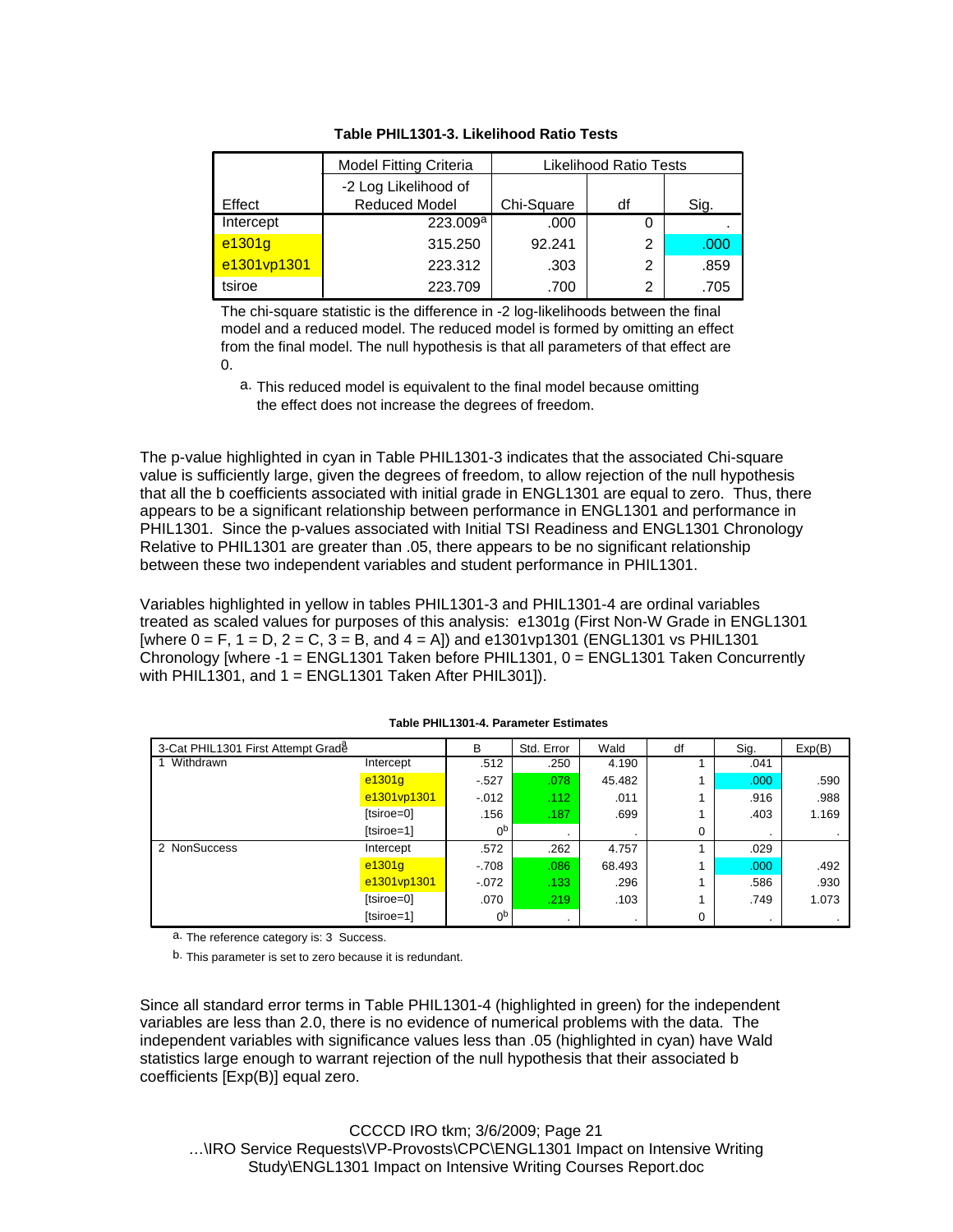Table PHIL1301-4, above, suggests that, while controlling for ENGL1301 Chronology Relative to PHIL1301 and Initial TSI Readiness Status, a one unit increase in ENGL1301 performance decreased the odds by 41% (1 - .590) of a student withdrawing from PHIL1301. Neither the sequencing of ENGL1301 relative to PHIL1301 nor a student's TSI readiness upon initially entering Collin were significant predictors of a student's likelihood to withdraw from PHIL1301.

Examining Table PHIL1301-4 further suggests that, while controlling for ENGL1301 Chronology Relative to PHIL1301 and Initial TSI Readiness Status, a one unit increase in ENGL1301 performance decreased the odds by 51% (1 - .492) of a student not succeeding in PHIL1301. Neither the sequencing of ENGL1301 relative to PHIL1301 nor a student's TSI readiness upon initially entering Collin were significant indicators of whether or not a student earned a grade of D or F in PHIL1301.

|                           | Predicted |            |           |         |  |  |  |
|---------------------------|-----------|------------|-----------|---------|--|--|--|
|                           |           | Percent    |           |         |  |  |  |
| Observed                  | Withdrawn | NonSuccess | 3 Success | Correct |  |  |  |
| Withdrawn                 | 15        | 18         | 148       | 8.3%    |  |  |  |
| 2 NonSuccess              | 13        | 19         | 94        | 15.1%   |  |  |  |
| 3 Success                 | 7         | 13         | 430       | 95.6%   |  |  |  |
| <b>Overall Percentage</b> | 4.6%      | 6.6%       | 88.8%     | 61.3%   |  |  |  |

#### **Table PHIL1301-5. Classification**

The classification accuracy rate of .613 (highlighted in gray in Table PHIL1301-5) was greater than or equal to the proportional by chance accuracy rate of .547, specified following Table PHIL1301-1, indicating that the model is at least 25% better than chance at predicting the classification of respondents into categories of the dependent variable.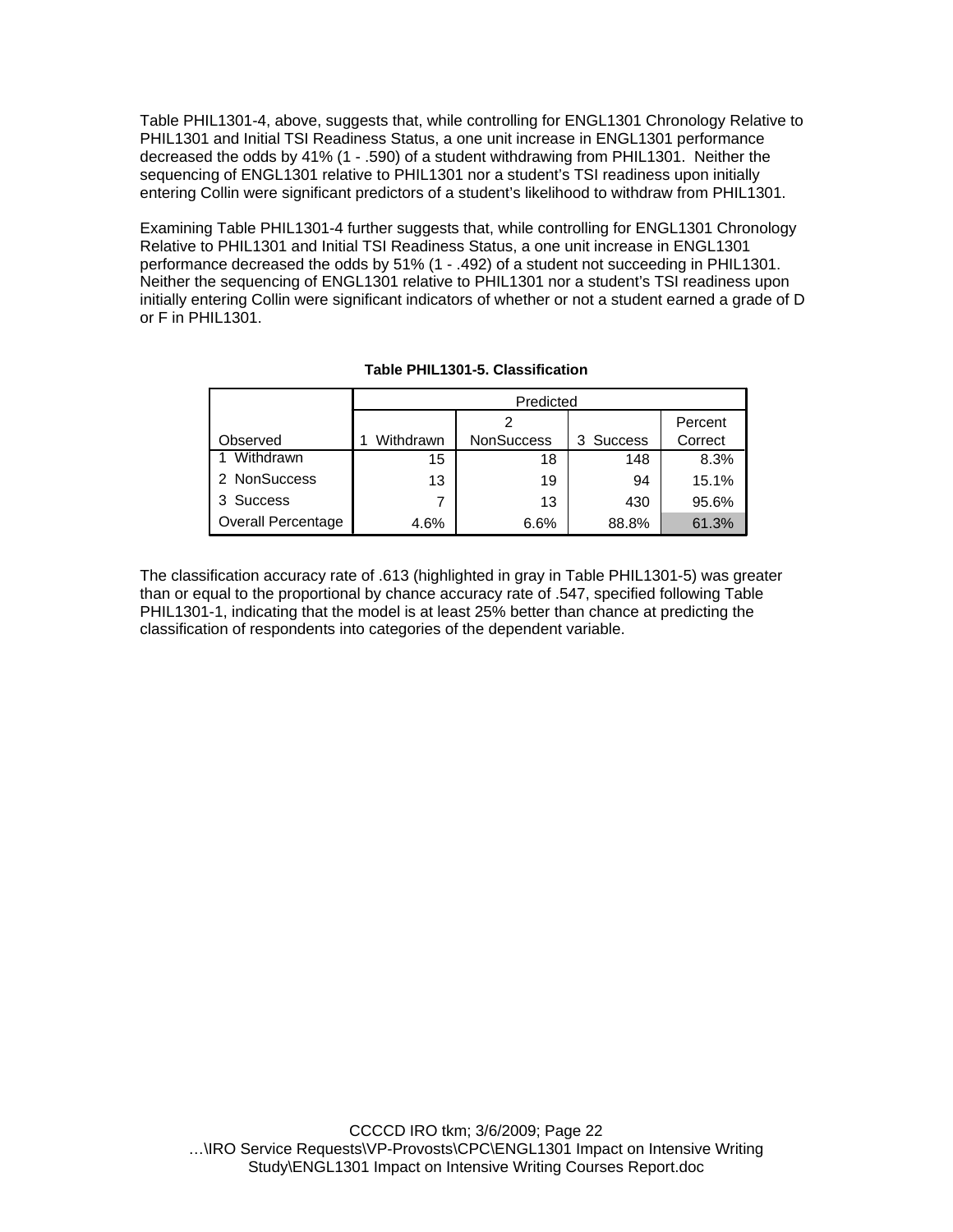# **Summary and Discussion**

The most consistent finding of this study is that better ENGL1301 performance reduced the likelihood both of withdrawals and of students receiving D and F grades from intensive writing courses. ENGL1301 performance was a significant predictor of student performance in intensive writing courses for all six intensive writing courses examined for this study. However, as will be noted below, that finding comes with a strong caveat.

Though not quite as consistent, the next reasonably consistent finding of this study is that students who were not ready for college-level work when they initially entered Collin had a greater likelihood of withdrawing or receiving D or F grades from intensive writing courses. By way of exception, in the case of GOVT2302, students who were not TSI ready upon initial entry at Collin were no more likely than other students to receive D or F grades; in the case of HUMA1301, they were no more likely than other students to withdraw, and, in the case of PHIL1301, TSI readiness did not predict the likelihood of either withdrawal or receiving grades of D or F. Otherwise, in every case, students who were not TSI ready upon initial entry at Collin had greater odds of negative outcomes in intensive writing courses than did other students.

The third, and most complicating, finding involves the relationship between negative student outcomes in intensive writing courses (withdrawal and grades of D or F) and the sequencing of ENGL1301 relative to the other courses. It was expected that taking ENGL1301 before taking intensive writing courses would have reduced the likelihood of negative outcomes in the intensive writing courses. In fact, the presupposition of a causal link between ENGL1301 performance and intensive writing courses performance depends on such a temporal sequence. However, in only three of the six intensive writing courses (GOVT2301, HIST1301, and HUMA1301) was there a significant relationship between the chronological ordering and the likelihood of withdrawal. In all three instances, the surprising finding was that the likelihood of withdrawal from intensive writing courses decreased the later students took ENGL1301 relative to the intensive writing course. In no instance was there a significant relationship between the likelihood of students receiving of D or F grades in an intensive writing course and when a student took ENGL1301.

This is where the strong caveat, alluded to above, complicates interpretations of the relationship between ENGL1301 performance on performance in intensive writing courses. As indicated above, better performance in ENGL1301 appears to decrease the odds of negative outcomes in intensive writing courses, but either it 1) makes no difference whether one takes ENGL1301 before, after, or concurrently with intensive writing course or 2) taking ENGL1301 later than the intensive writing course decreases the odds of an adverse outcome in the intensive writing course. If it were really ENGL1301 that made the difference, then one should expect the coursetaking sequence to make a difference in intensive writing performance. How does one explain this apparent contradiction?

The most parsimonious explanation of this apparent contradiction is that ENGL1301 performance, per se, is not what makes the difference in intensive writing performance. Rather, it appears that having effective writing skills makes the difference. Students who had effective writing skills, whether or not they had taken ENGL1301, not only performed better in ENGL1301, but they were less likely to experience negative outcomes in intensive writing courses.

In the end, there is no evidence from these data to support a requirement that students successfully complete ENGL1301 prior to enrolling in other intensive writing courses. The other important conclusion that can be drawn from this study is that if the College wants to maximize the odds of students succeeding in intensive writing courses there must be a strong emphasis on ensuring that students are college ready when they enroll in college-level coursework and have solid writing skills before they take intensive writing courses, whether or not those writing skills come from ENGL1301, high school, natural ability, or any other source.

CCCCD IRO tkm; 3/6/2009; Page 23 …\IRO Service Requests\VP-Provosts\CPC\ENGL1301 Impact on Intensive Writing Study\ENGL1301 Impact on Intensive Writing Courses Report.doc